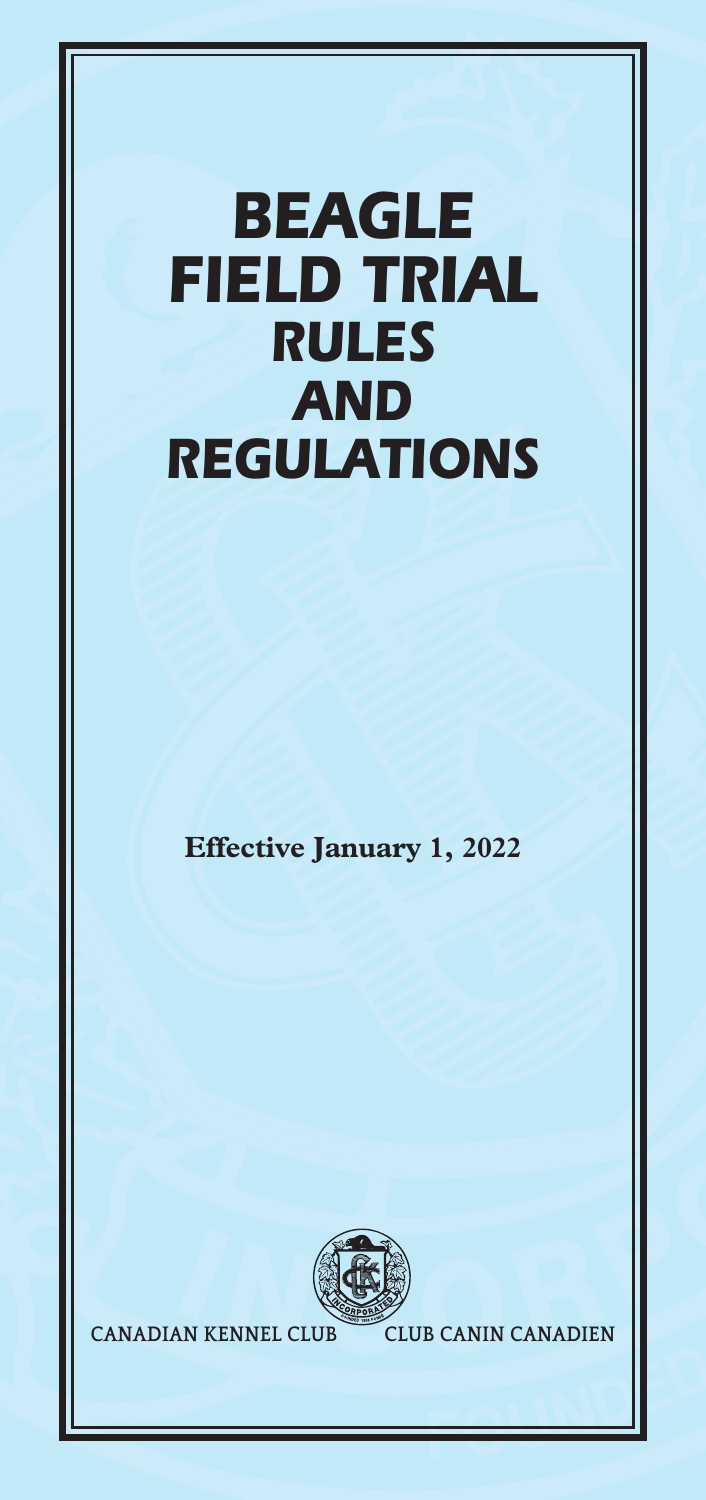### *PURPOSE*

The Beagle is primarily a hunting dog whose main function is to find game and to chase it in an energetic and decisive manner. The purpose of Beagle Field Trials is to demonstrate these natural abilities and recognize those dogs that demonstrate the highest qualities of a Beagle.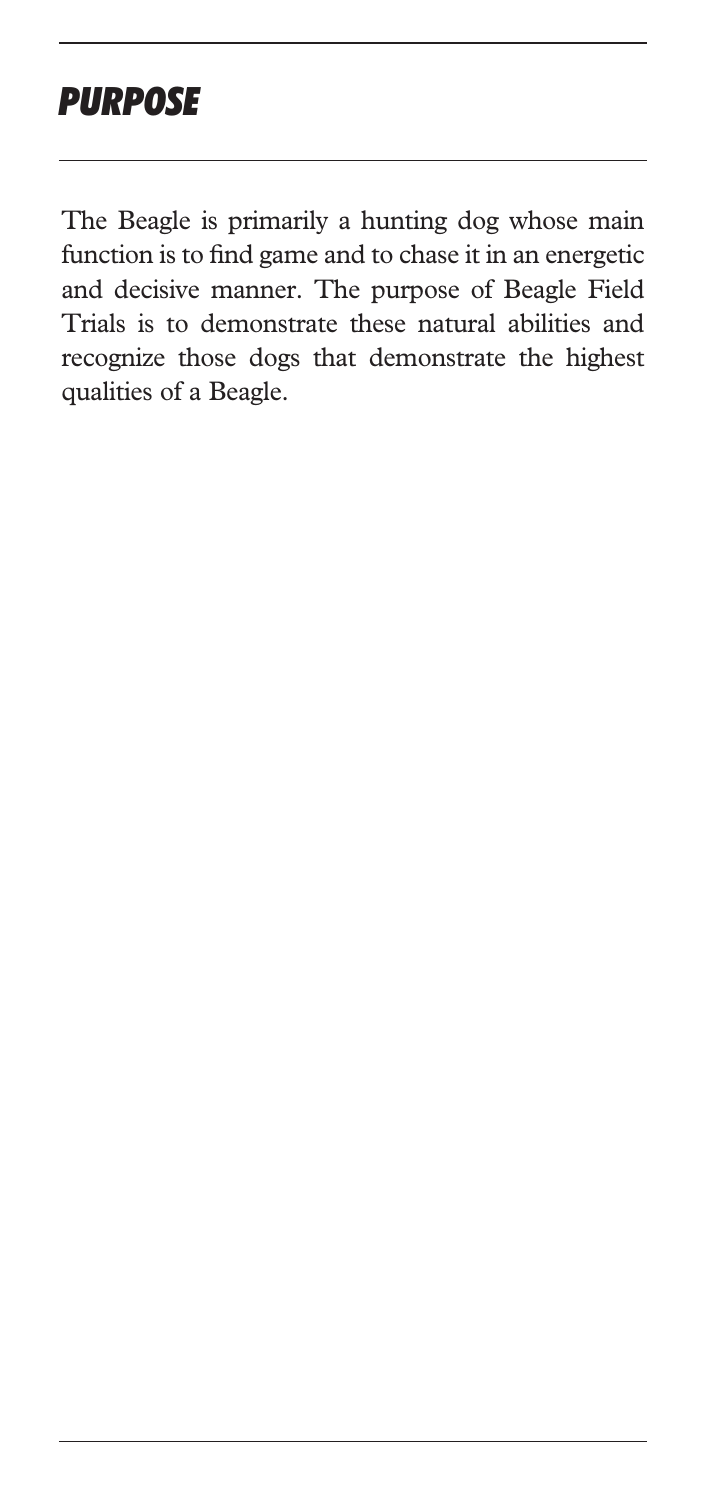## *TABLE OF CONTENTS*

| 1              |                                        | <b>INTERPRETATIONS</b>                 |  |  |  |
|----------------|----------------------------------------|----------------------------------------|--|--|--|
|                | 1.1                                    |                                        |  |  |  |
|                | 1.2                                    | Field Trials Defined and Classified  2 |  |  |  |
| $\overline{2}$ | <b>GENERAL RULES &amp; REGULATIONS</b> |                                        |  |  |  |
|                | 2.1                                    | Eligibility to Hold a Field Trial  3   |  |  |  |
|                | 2.2                                    |                                        |  |  |  |
|                | 2.3                                    |                                        |  |  |  |
|                | 2.4                                    |                                        |  |  |  |
|                | 2.5                                    |                                        |  |  |  |
|                | 2.6                                    |                                        |  |  |  |
|                | 2.7                                    |                                        |  |  |  |
| 3              | <b>JUDGES</b>                          |                                        |  |  |  |
|                | 3.1                                    | Application for Approval of            |  |  |  |
|                |                                        |                                        |  |  |  |
|                | 3.2                                    | Eligibility for Approval to Judge  7   |  |  |  |
|                | 3.3                                    |                                        |  |  |  |
|                | 3.4                                    |                                        |  |  |  |
|                | 3.5                                    |                                        |  |  |  |
| 4              |                                        |                                        |  |  |  |
| 5              |                                        |                                        |  |  |  |
| 6              | <b>ENTRIES &amp; END OF TRIAL</b>      |                                        |  |  |  |
|                | 6.1                                    |                                        |  |  |  |
|                | 6.2                                    |                                        |  |  |  |
|                | 6.3                                    |                                        |  |  |  |
|                | 6.4                                    |                                        |  |  |  |
|                | 6.5                                    |                                        |  |  |  |
|                | 6.6                                    |                                        |  |  |  |
|                | 6.7                                    |                                        |  |  |  |
|                | 6.8                                    |                                        |  |  |  |
| 7              |                                        | <b>MEASUREMENT</b>                     |  |  |  |
|                | 7.1                                    |                                        |  |  |  |
|                | 7.2                                    | Official Measurement 15                |  |  |  |
|                |                                        |                                        |  |  |  |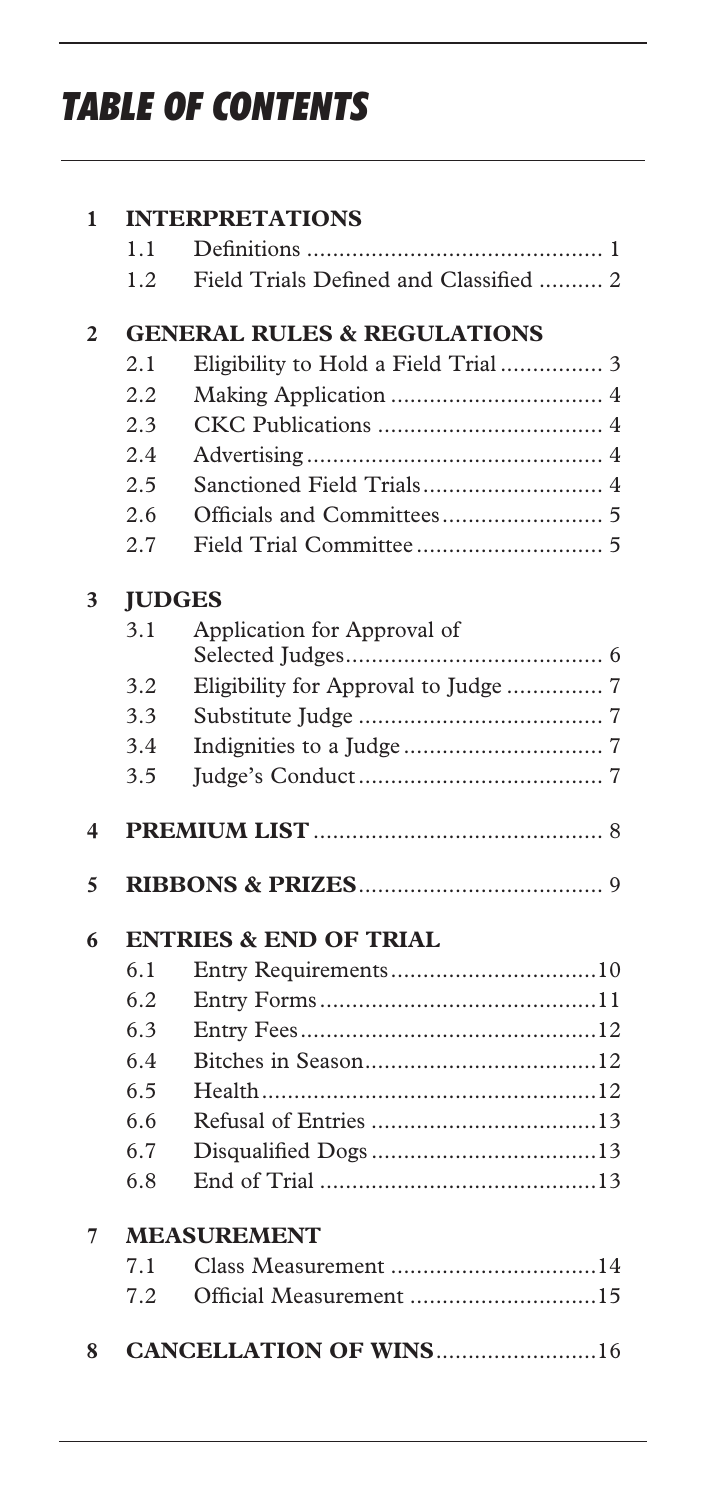| 9  | <b>REGULATIONS FOR PERFORMANCE</b><br>& JUDGING                             |                                                                     |  |
|----|-----------------------------------------------------------------------------|---------------------------------------------------------------------|--|
|    | 9.1                                                                         |                                                                     |  |
| 10 |                                                                             | <b>ADDITIONAL PROCEDURES &amp; RULES</b><br><b>FOR BRACE TRIALS</b> |  |
|    | 10.1                                                                        |                                                                     |  |
|    | 10.2                                                                        | Instructions to Judges 19                                           |  |
| 11 | <b>ADDITIONAL PROCEDURES &amp; RULES FOR</b><br><b>LARGE PACK TRIALS</b>    |                                                                     |  |
|    | 11.1                                                                        |                                                                     |  |
|    | 11.2                                                                        |                                                                     |  |
|    | 11.3                                                                        | Instructions to Judges 22                                           |  |
|    | 11.4                                                                        |                                                                     |  |
| 12 | <b>ADDITIONAL PROCEDURES &amp; RULES FOR</b><br><b>SMALL PACK TRIALS</b>    |                                                                     |  |
|    | 12.1                                                                        |                                                                     |  |
|    | 12.2                                                                        |                                                                     |  |
| 13 | <b>DESIRABLE QUALITIES</b><br><b>&amp; FAULTY ACTIONS</b>                   |                                                                     |  |
|    | 13.1                                                                        |                                                                     |  |
|    | 13.2                                                                        |                                                                     |  |
| 14 | <b>FIELD TRIAL CHAMPION</b>                                                 |                                                                     |  |
|    | 14.1                                                                        |                                                                     |  |
|    | 14.2                                                                        | Championship Points30                                               |  |
| 15 | <b>UNSPORTSMANLIKE CONDUCT 31</b>                                           |                                                                     |  |
| 16 |                                                                             |                                                                     |  |
| 17 |                                                                             |                                                                     |  |
| 18 |                                                                             |                                                                     |  |
| 19 | <b>PROCEDURE FOR CONDUCTING A</b><br><b>FIELD TRIAL COMMITTEE MEETING35</b> |                                                                     |  |
| 20 |                                                                             |                                                                     |  |
| 21 |                                                                             |                                                                     |  |
| 22 |                                                                             |                                                                     |  |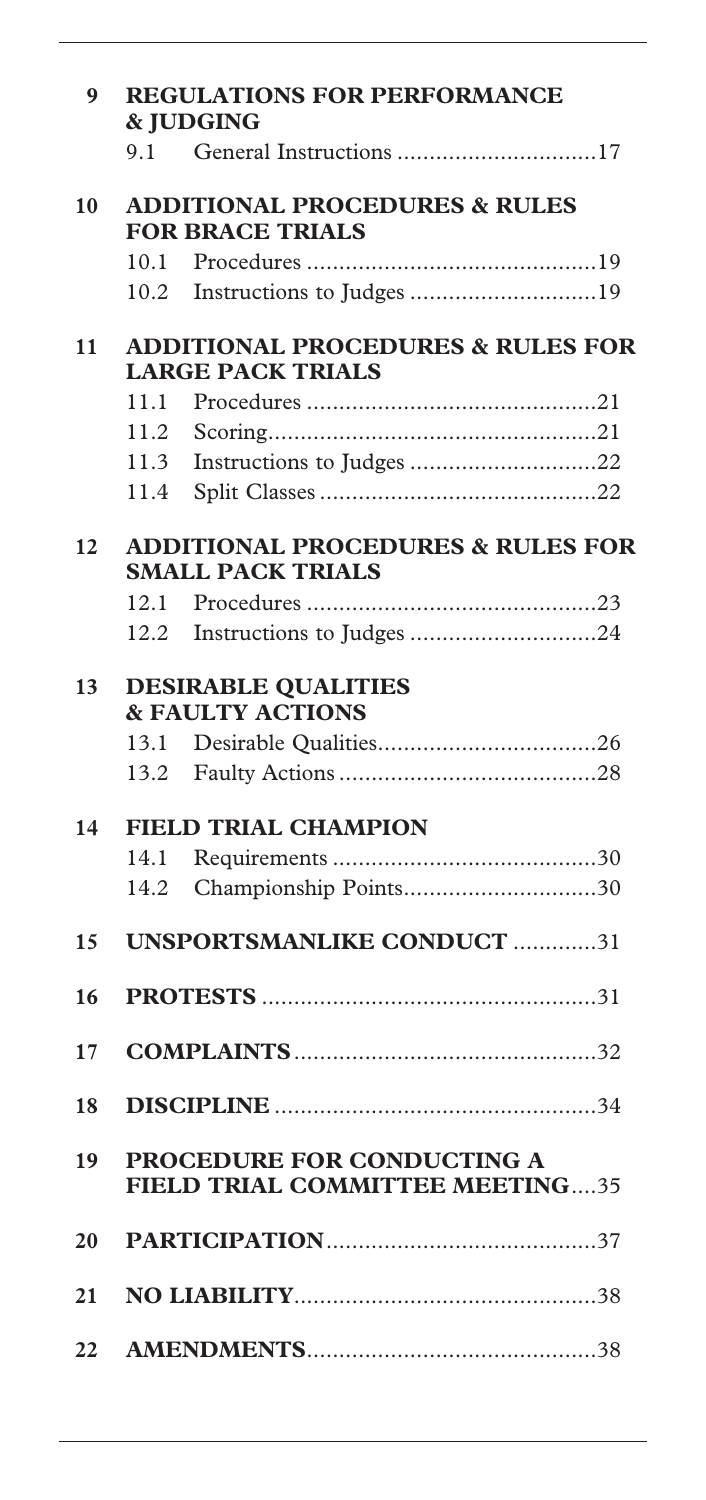## *1 INTERPRETATIONS*

### **1.1 Definitions**

For the purpose of these rules and regulations, the following interpretations shall apply:

**"Board"** means the Board of Directors of The Canadian Kennel Club

**"breeder"** means the person owning or leasing the dam at the time of breeding

**"By-laws"** shall mean the By-laws of The Canadian Kennel Club

**"CKC"** means The Canadian Kennel Club

**"Club"** means The Canadian Kennel Club

"club" means a club or association accredited by The Canadian Kennel Club

**"complainant"** means any person who has laid a charge or complaint against another person, partnership, company or organization relative to the contravention of these rules, regulations, procedures and policies of The Canadian Kennel Club

**"debar"** means to prohibit a person from participating in any competition or other activities directed, sanctioned, sponsored or authorized by The Canadian Kennel Club if held under its auspices or under any of its rules and regulations

**"defendant"** means any person, partnership, company or organization against whom a charge or complaint has been laid, relative to the contravention of these rules, regulations, procedures and policies of The Canadian Kennel Club

**"deprive of privileges"** means to deprive a nonmember of all privileges accorded to non-members of The Canadian Kennel Club, including the use of the Head Office

**"dog"** means a purebred dog of either sex

**"entrant"** means the individual, or if a partnership, all the members of the partnership, entering in a field trial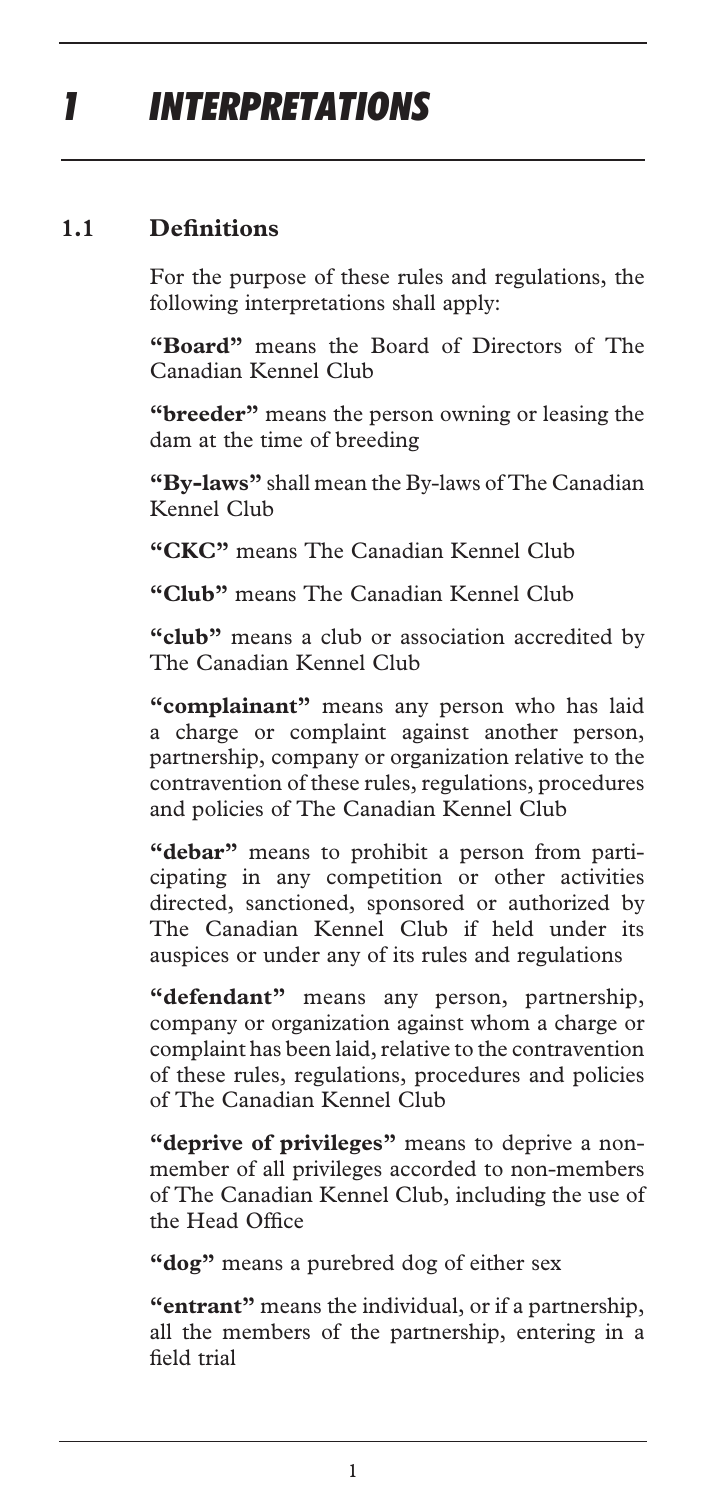**"exhibitor"** means the owner or handler who enters a dog at a field trial

**"expel"** means to terminate membership in The Canadian Kennel Club and depriving the person so expelled from all privileges of The Canadian Kennel Club

**"handler"** means the person who is handling the dog in competition

**"Head Office"** means the office at which the business of The Canadian Kennel Club is carried out on a regular ongoing basis

**"immediate family"** means spouse, father, mother, son, daughter, brother, sister, grandparents and significant other

**"owner"** means the owner or owners as stated on the registration certificate of the dog

**"purebred dog"** means a dog registered, or eligible for registration with, The Canadian Kennel Club

**"suspend"** means to deprive a member, for the period ordered, of all the privileges of The Canadian Kennel Club

This rule book shall be read with all applicable changes in gender so that the masculine shall include the feminine and vice versa and the singular shall include the plural if applicable.

### **1.2 Field Trials Defined & Classified**

- 1.2.1 An approved beagle field trial is a formal event given by a CKC accredited club at which championship points may be awarded.
- 1.2.2 A sanctioned beagle field trial is an informal event given by a CKC accredited club at which championship points are not awarded.
- 1.2.3 An approved and/or sanctioned field trial shall be conducted only in one of the following formats:
	- (a) Brace on Rabbit
	- (b) Small Pack on Rabbit or Hare
	- (c) Large Pack on Hare or Rabbit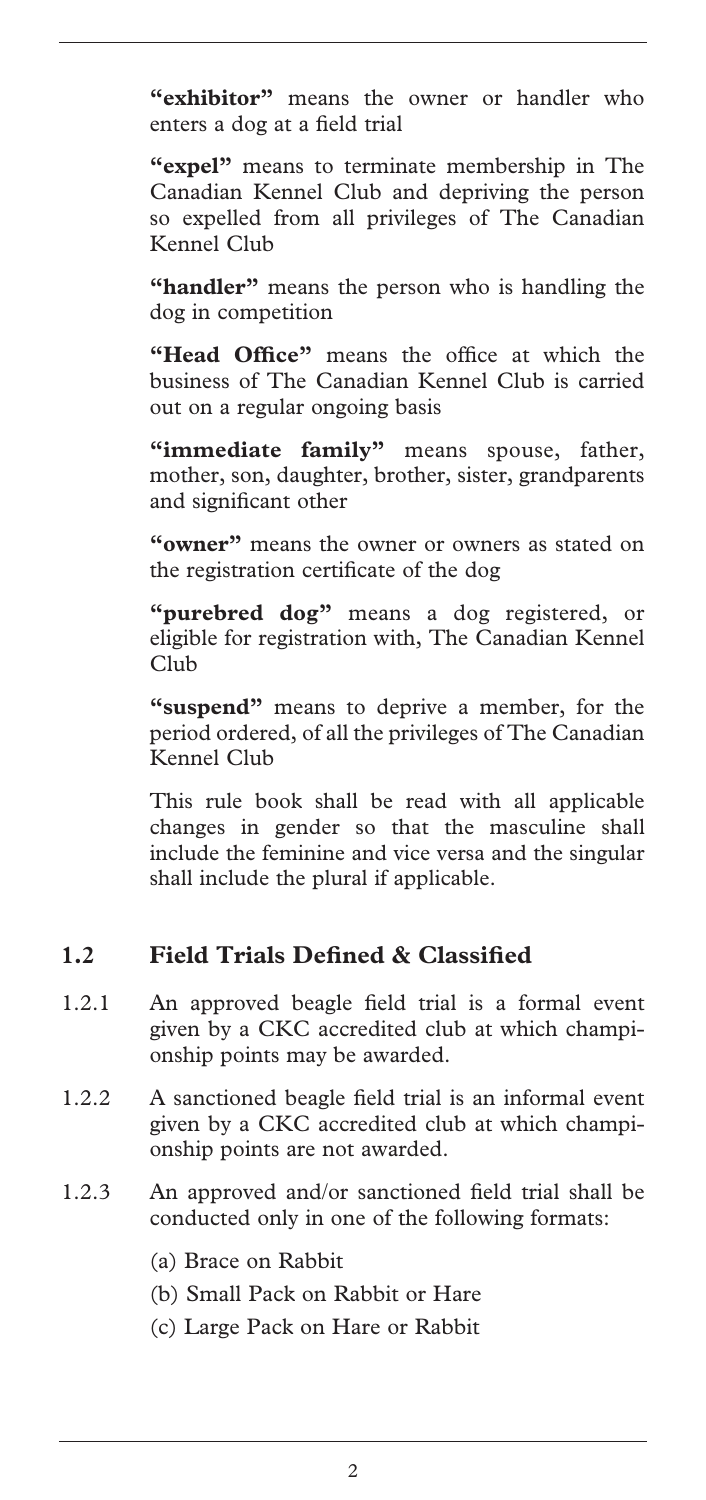- 1.2.4 All Canadian Kennel Club approved field trial classes shall normally be:
	- (a) Open Dogs not over 33 cm (13");
	- (b) Open Bitches not over 33 cm (13");
	- (c) Open Dogs over 33 cm (13") but not exceeding fifteen 38 cm (15");
	- (d) Open Bitches over 33 cm (13") but not exceeding 38 cm (15").
- 1.2.5 If it is found after entries close that there are fewer than 6 entries of a sex eligible to compete in any class, that class may be combined and run with both sexes in a single class. Classes shall not be combined in any other circumstances at a CKC approved trial. Beagle field trial clubs intending to combine classes in accordance with this rule must state their intentions to do so in their premium list. Classes shall not be conducted with less than 4 entries. Dogs may not be entered in more than one class at any trial.
- 1.2.6 Any objection to an entry must be made in writing to the Secretary before the running of the class.

## *2 GENERAL RULES & REGULATIONS*

#### **2.1 Eligibility to Hold a Field Trial**

- 2.1.1 Only accredited clubs that are in good standing with the CKC are eligible to apply for and hold a beagle field trial.
- 2.1.2 A club that has not held a beagle field trial will be required to hold at least 2 sanctioned trials under CKC rules within one year from date of application of sanctioned trial.
- 2.1.3 The use of a club's name for field trial purposes cannot be transferred.
- 2.1.4 Where championship points are awarded, Canadian Kennel Club recognized Beagle Field Trial clubs may only hold Canadian Kennel Club approved Beagle Field Trials.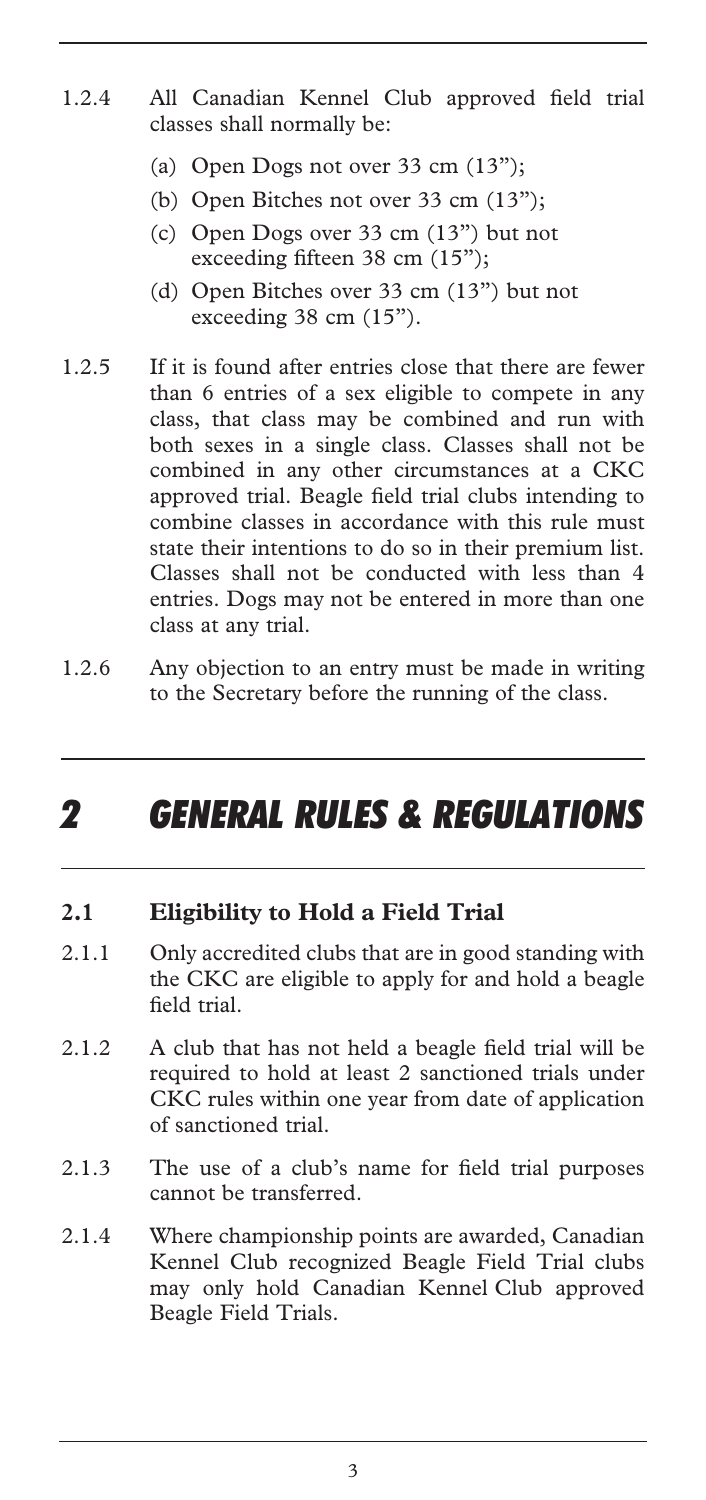### **2.2 Making Application**

- 2.2.1 A club applying to hold a beagle field trial must make application on forms provided by the CKC. The application must be submitted so as to be received not less than 180 days prior to the date of the proposed trial. The CKC will notify the club whether or not approval has been granted. If the date is granted and the club fails to hold its trial on the date approved, an administrative fee as set by the Board will be assessed against the club, unless the CKC waives this fee on grounds that the club had no alternative but to postpone or cancel.
- 2.2.2 The Event Secretary must be a regular member in good standing with the CKC.
- 2.2.3 The Canadian Kennel Club Head Office shall have the authority to grant or withhold approval of an application date.
- 2.2.4 Permission may be granted to hold simultaneous Large Pack Trials within the required mileage restriction, at the discretion of the CKC and after consultation with the clubs involved.

### **2.3 CKC Publications**

2.3.1 All clubs holding beagle field trials are required to have available copies of the latest edition of these Beagle Field Trial Rules and Regulations.

### **2.4 Advertising**

- 2.4.1 A club that has not been granted priority dates must not advertise or publish the date of any event that has not been approved by the CKC.
- 2.4.2 A club that has been granted priority dates for its event may advertise those dates prior to submitting the Event Date Application. This does not exempt the club from submitting the required applications to the CKC within the prescribed time frame.
- 2.4.3 A club must not advertise the names of the judges until the club has received official notification from the CKC that the judges have been approved.

### **2.5 Sanctioned Field Trials**

2.5.1 The CKC sanctioned field trials shall be governed by the same rules and regulations as applicable to CKC approved field trials.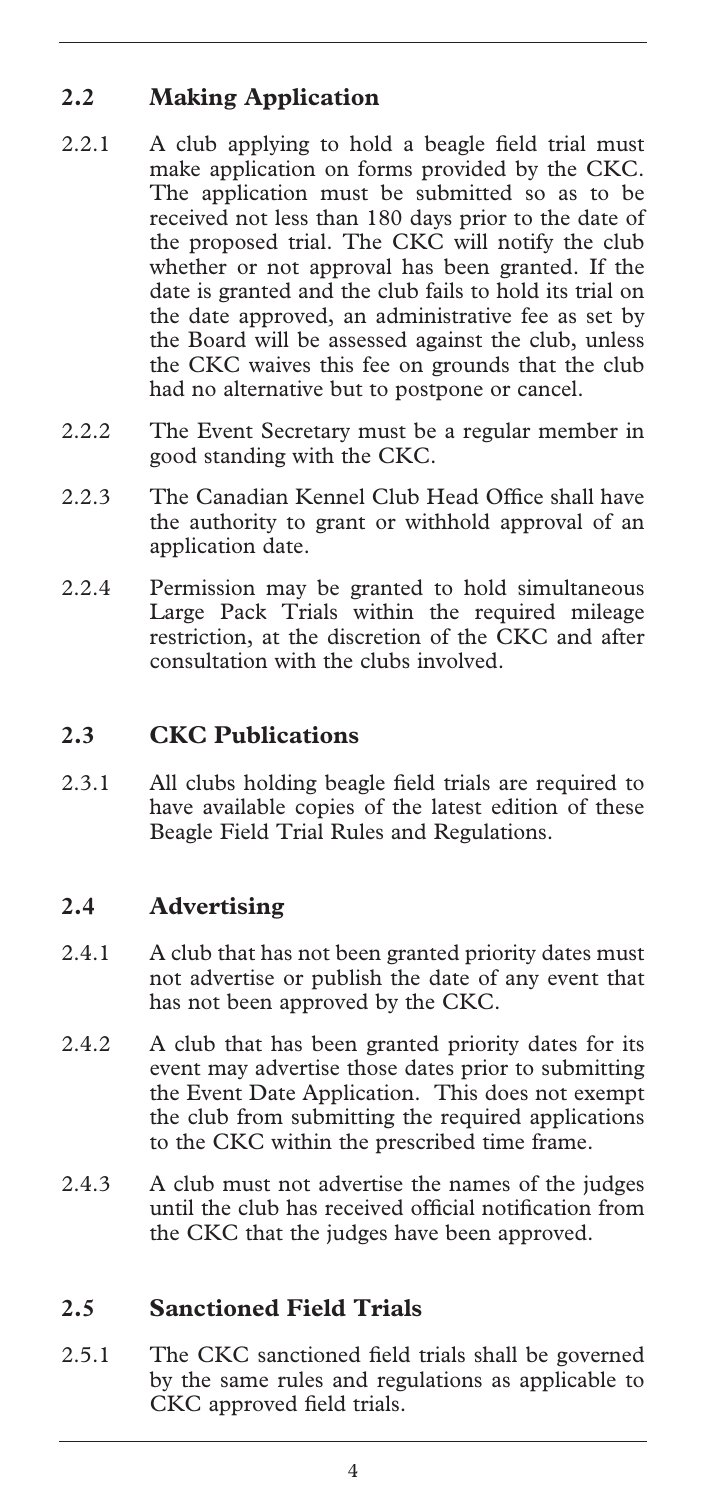### **2.6 Officials & Committees**

- 2.6.1 A club or association holding a field trial under these rules must select a Chairman of the Field Trial Committee and a Field Trial Secretary and their names and addresses must appear in the premium list.
- 2.6.2 Only those persons in good standing with the CKC may act in any official capacity at beagle field trials.
- 2.6.3 A dog that bites or attempts to bite another dog or a person may be removed from the event grounds or premises for the duration of the event by the Field Trial Committee Chair
- 2.6.4 Where a person who has control or custody of a dog at a CKC event causes that dog to suffer serious injury or death through negligence or willful misconduct, the Field Trial Committee Chair shall file a report to the CKC for possible submission to the Discipline Committee.

### **2.7 Field Trial Committee**

- 2.7.1 Field trials shall be managed by a committee known as the Field Trial Committee which shall consist of at least 5 members.
- 2.7.2 The Field Trial Committee shall appoint sufficient Judges, Handlers, and Gallery Marshals to carry out its orders and those of the Judges.
- 2.7.3 A distinctive identification shall be worn by the Field Chairman, Field Trial Secretary, Judges and Marshals at field trials to indicate their office.
- 2.7.4 The Field Trial Committee shall have the authority subject to the By-laws, rules, regulations and policies of The Canadian Kennel Club to:
	- (a) interpret for the trial-giving club and to decide on all the running rules matters not provided for therein;
	- (b) to refuse any entry for just cause but must file good and sufficient reasons for doing so with The Canadian Kennel Club within 14 days of the trial;
	- (c) take action on any written objection to an entry.
- 2.7.5 The Field Trial Committee and Field Trial Chairman shall be held responsible for the enforcement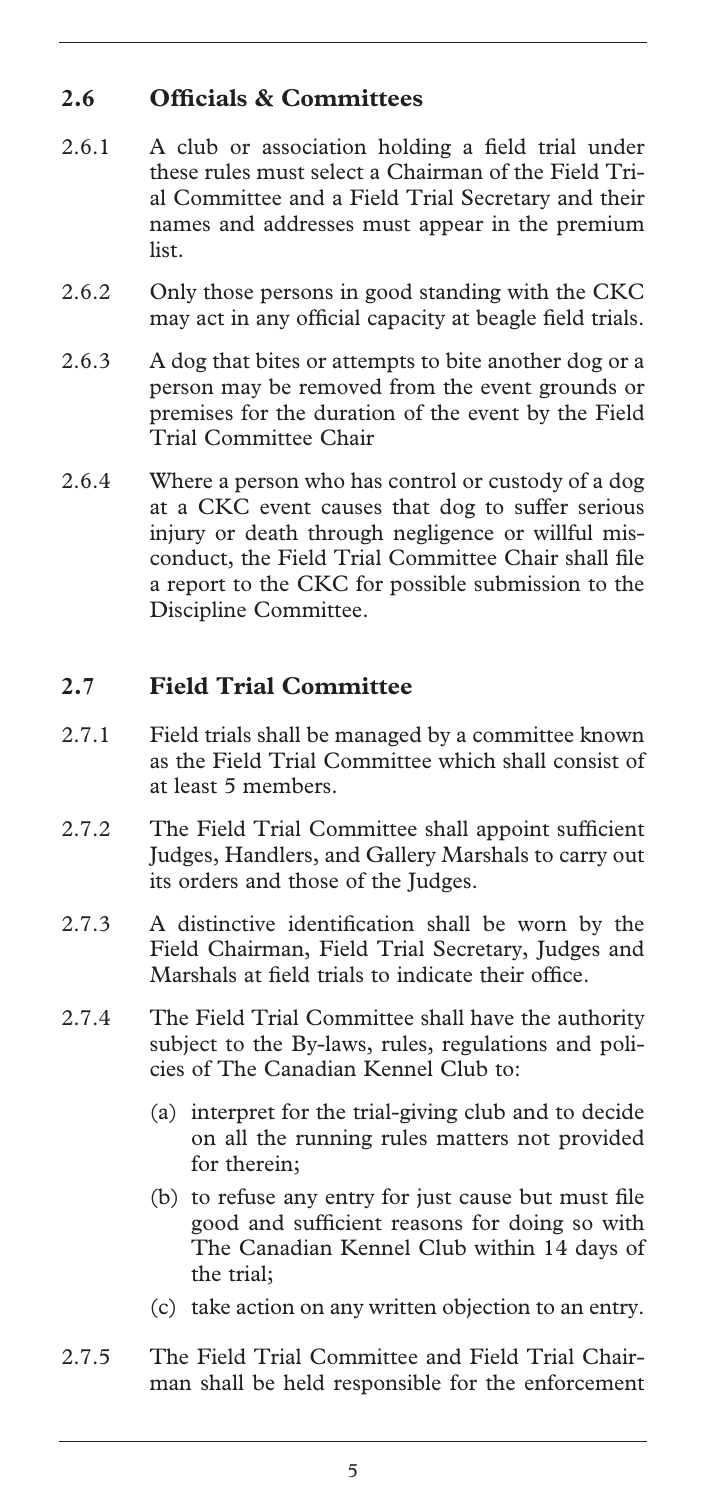of all rules and regulations relating to field trials and must provide themselves with a copy of The Canadian Kennel Club rules and regulations for reference.

2.7.6 Field Trial Committees may make such regulations or additional rules for the government of their field trials as shall be considered necessary provided such regulations or additional rules do not conflict with any rule or policy of the CKC. A written report shall be submitted to the CKC with the trial test results detailing such additional rules applied and their justification.

### *3 JUDGES*

### **3.1 Application for Approval of Selected Judges**

- 3.1.1 After a club has been granted permission by the CKC to hold a beagle field trial, the club must submit an application for Approval of Selected Judges. The application must be submitted so as to be received not less than 120 days prior to the date of the trial. The application must set forth the names and addresses of the persons selected to judge, as well as the classes assigned to each judge.
- 3.1.2 When the application for approval of judges reaches the CKC less than 120 days prior to the trial, an administrative fee as set by the Board will be assessed against the club.
- 3.1.3 Once approval is granted, the CKC will inform the trial-giving club that the judges have been approved. The trial secretary shall send to each approved judge a confirmation of assignment letter, supplied by the CKC, as well as any other pertinent information that the club may include.
- 3.1.4 Two judges shall be used to judge each class.
- 3.1.5 If The Canadian Kennel Club is not prepared to approve a selected judge, or is not prepared to approve the entire assignment for which a Judge has been selected, the club must submit to the Head Office of The Canadian Kennel Club the name or names of alternative persons to judge that class or classes.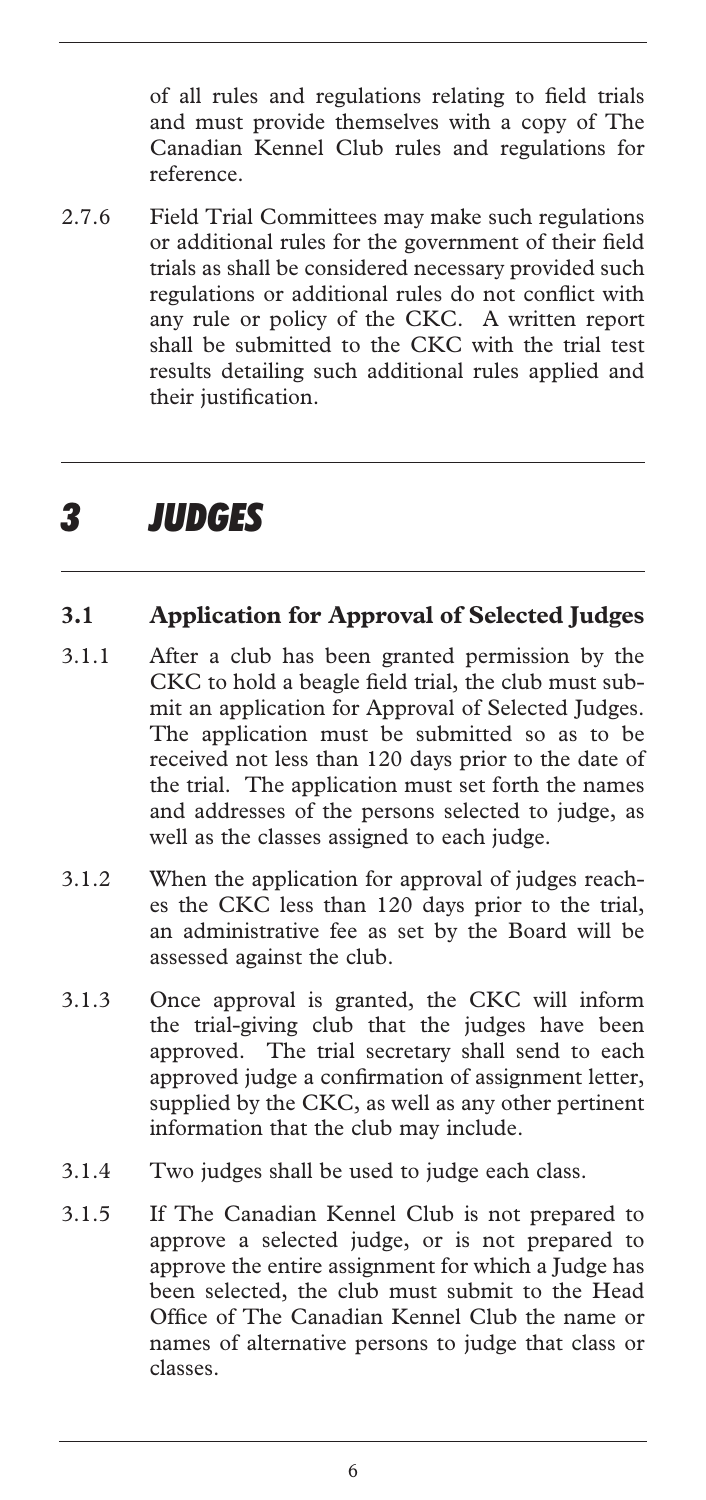3.1.6 Officers of the clubs holding field trials may run their dogs in their club's trials and may also judge any class in which they do not run dogs.

### **3.2 Eligibility for Approval to Judge**

3.2.1 Judges selected for Canadian Kennel Club approved field trials must be on, or eligible for, the approved list of Canadian Kennel Club Beagle Field Trial Judges as per the current Canadian Kennel Club Beagle Field Trial Policies.

### **3.3 Substitute Judge**

3.3.1 Notwithstanding the above, any person in good standing with the CKC may be used as a substitute judge in an emergency. The substitute judge shall judge the class(es) as originally approved by the CKC. The Canadian Kennel Club shall be promptly notified of substitute judges on the appropriate forms.

### **3.4 Indignities to a Judge**

3.4.1 A judge officiating at a trial held under these rules shall not be subjected to indignities of any kind during the progress of the trial. It shall be the duty and obligation of the club holding the trial to see that this rule is effectively carried out.

### **3.5 Judge's Conduct**

3.5.1 A judge must conduct himself in a manner that is fair and not prejudicial to the sport.

### *4 PREMIUM LIST*

4.1 After a club or association has been granted approval to hold a field trial under these rules and regulations and has obtained CKC approval of its selected judges, a premium list will be printed and distributed to entrants. Premium lists shall include the following information: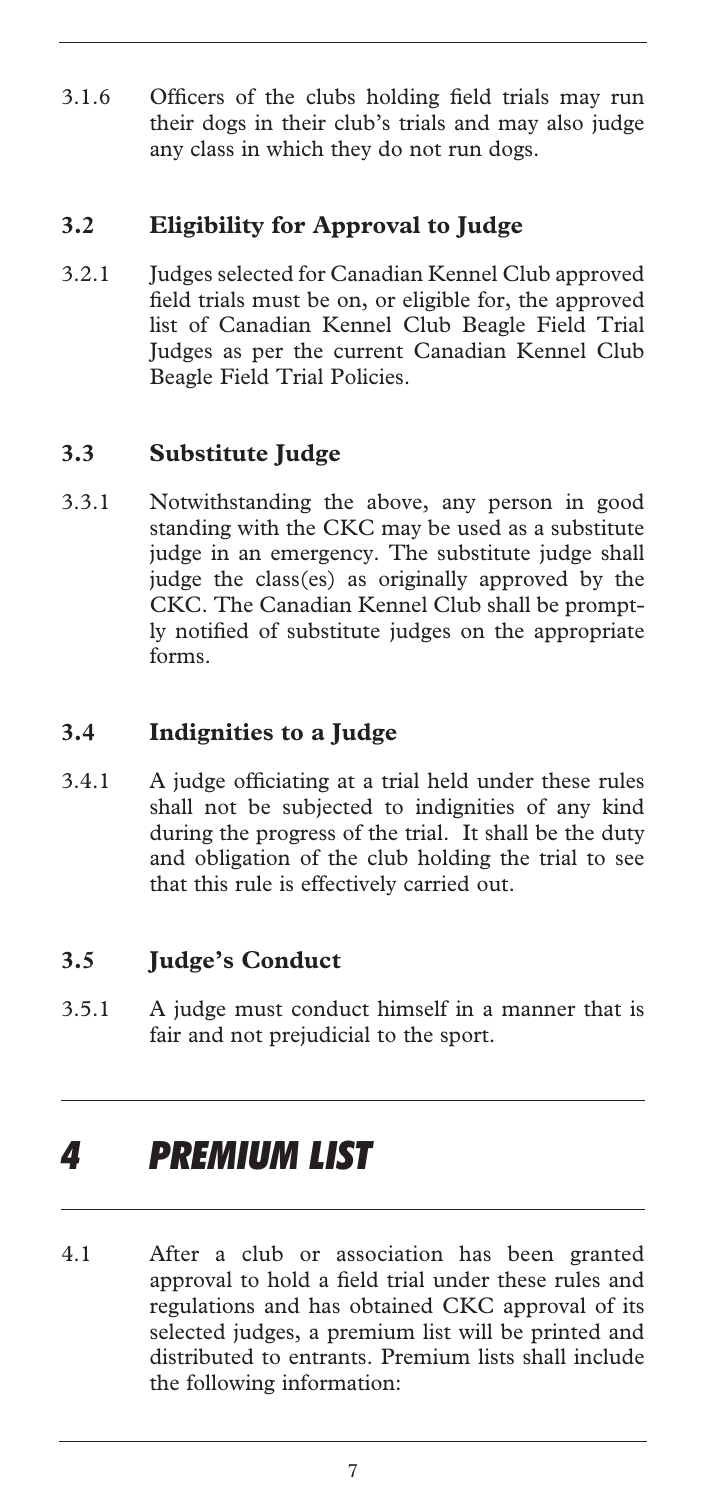- (a) "Official Premium List" must appear at the head of the cover (or first page, if self-covered);
- (b) the name in full of the club or association holding the trial;
- (c) the date or dates and type of trial which will be held;
- (d) the exact place at which the trial will be held (or the inclusion of a map showing the location of the trial site);
- (e) the statement "This trial is held under the rules of The Canadian Kennel Club";
- (f) the postal address of The Canadian Kennel Club and the name of the Chief Executive Officer of The Canadian Kennel Club;
- (g) a statement setting forth the time, date and exact place at which the draw will take place;
- (h) a list of officers of the club or association holding the trial;
- (i) the full name, postal address and title of the person to whom entries are to be submitted;
- (j) the full name and postal address of the Chairman of the Field Trial Committee and such other trial officials as the club or association wish to identify in the premium list;
- (k) the full name and postal address of each judge and the name of the class(es) each will judge;
- (l) a statement as to the order of running of the classes, the date and time on which entries will close and the entry fee for each;
- (m) the statement "A listing fee as established by The Canadian Kennel Club must accompany the entry of a dog for which a Canadian Kennel Club individual registration number or event registration number (E.R.N.) is not shown on the entry form";
- (n) the full list of prizes if offered;
- (o) a statement to include the wording of Section 18.7 regarding indignities;
- (p) such other regulations or additional rules for the government of the trial.
- 4.2 At the time of distribution to prospective entrants, 2 copies of the premium list must be sent to The Canadian Kennel Club and one copy to each of the Beagle Field Trial Representatives and Board member representing the zone in which the trial is to be held.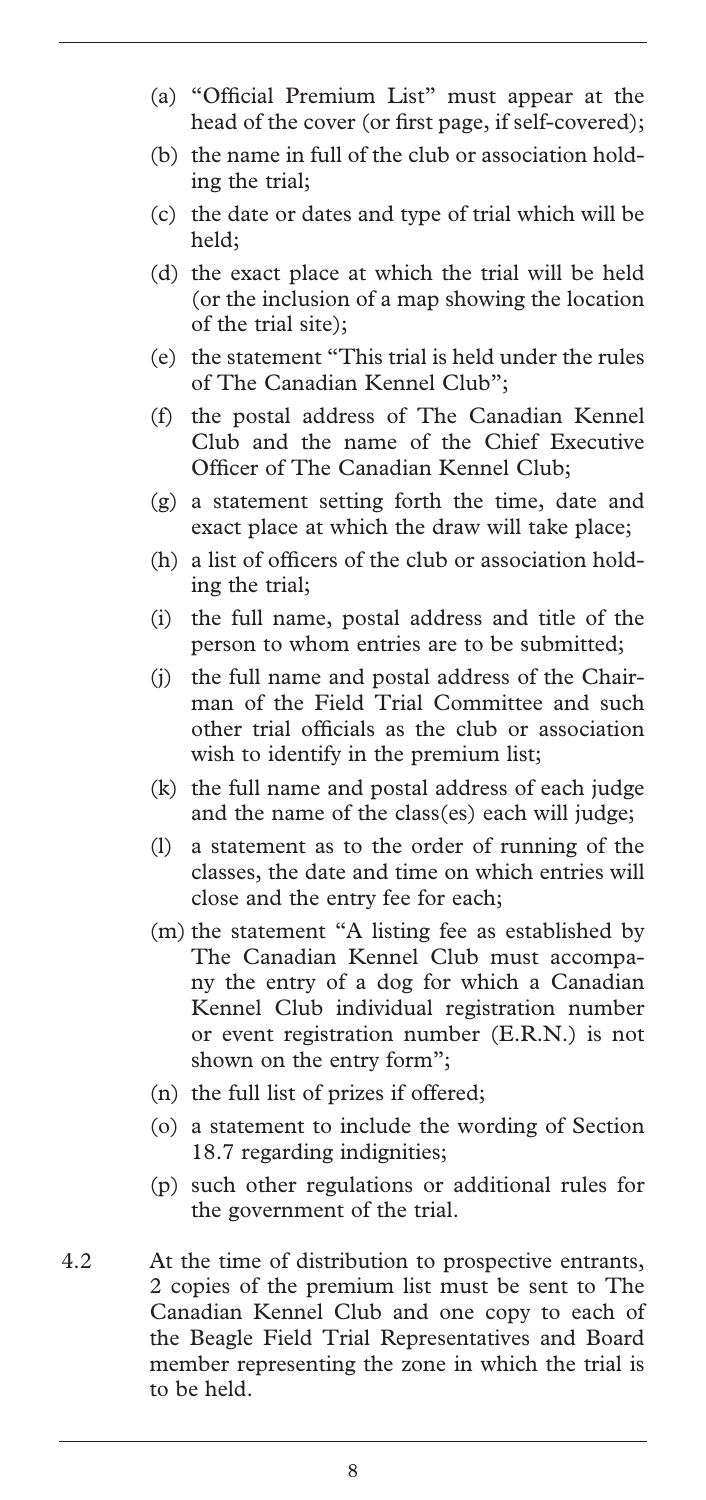## *5 RIBBONS & PRIZES*

5.1 All clubs or associations holding Canadian Kennel Club approved field trials shall use the following colours for ribbons or rosettes:

| First place  | Blue       |
|--------------|------------|
| Second place | Red        |
| Third place  | Yellow     |
| Fourth place | White      |
| Fifth place  | Dark Green |

- 5.2 Each ribbon or rosette used at approved field trials, shall be at least 5 cm (2") inches wide and approximately 20 cm (8") inches long and bear on its face a facsimile of the crest of The Canadian Kennel Club, the name of the prize and the name of the trial-giving club with numerals of the year and the date of trial.
- 5.3 If ribbons are given at sanctioned field trials, they shall be of the following colours but may be of any design or size:

| First place  | Rose                         |
|--------------|------------------------------|
| Second place | <b>Brown</b>                 |
| Third place  | Light Green                  |
| Fourth place | Grey                         |
| Fifth place  | Combination of these colours |

5.4 No money prizes, stud dog services or other live dog related prizes shall be offered at Canadian Kennel Club approved and/or sanctioned field trials.

### *6 ENTRIES & END OF TRIAL*

#### **6.1 Entry Requirements**

6.1.1 Every dog entered in an approved or sanction beagle field trial must be one of the following: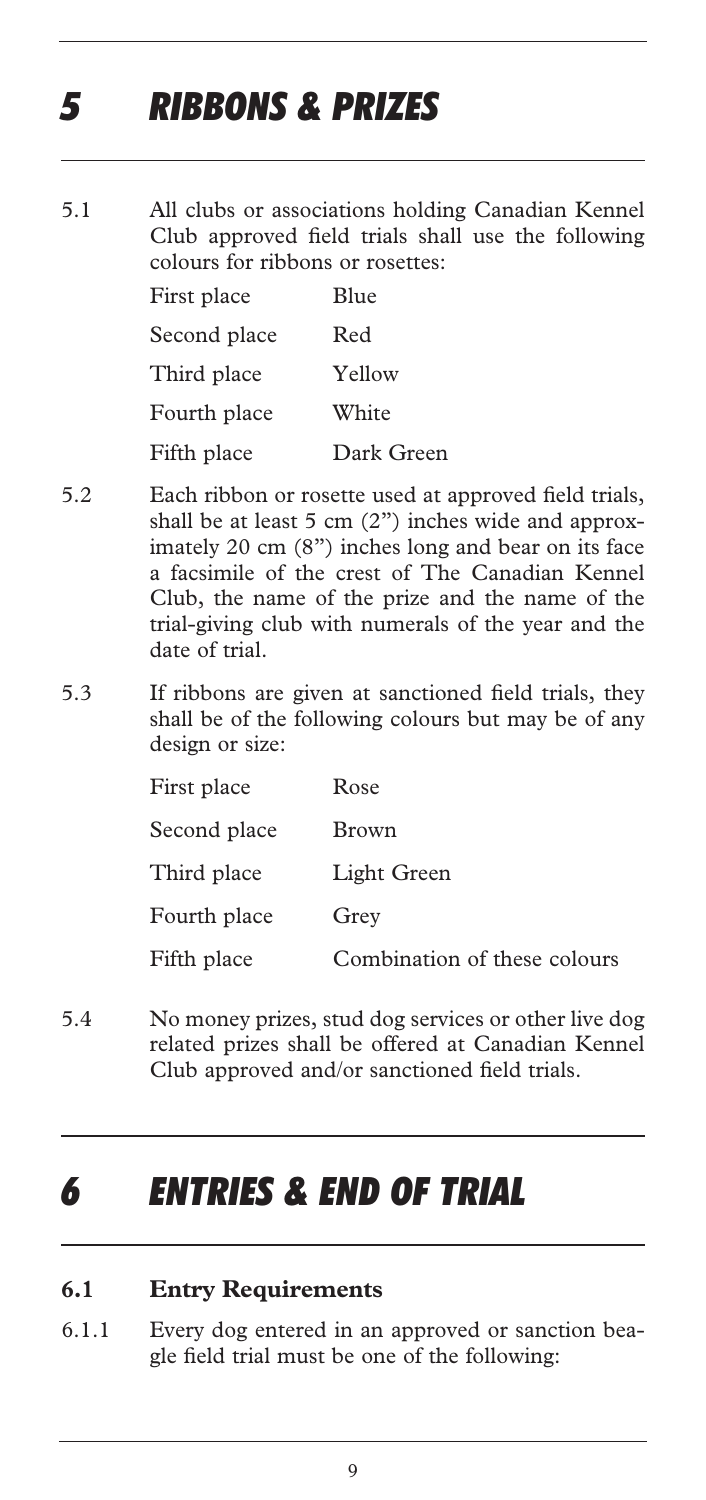- (a) registered with the CKC;
- (b) have an Event Registration Number (ERN); or,
- (c) eligible for registration with the CKC.
- 6.1.2 If a dog is not individually registered with the CKC but is eligible for registration, it may be entered at a field trial as a listed dog provided that:
	- (a) if born in Canada, it is of a litter which is eligible for CKC registration;
	- (b) if not born in Canada, it is eligible for individual registration in the records of the CKC;
	- (c) if foreign born and owned, it obtains an Event Registration Number (ERN) or CKC registration number, from the CKC within 30 days of the first trial entered.
- 6.1.3 The entry of a listed dog at a field trial held under these rules (sanctioned field trials excluded) must be accompanied by a listing fee and all listing fees must be remitted by the club or association holding the trial to the CKC within twenty-one (21) days after the trial.
- 6.1.4 The CKC shall have the right at any time to require the owner of a listed dog to submit proof of the dog's eligibility for registration in the CKC's records. If The Canadian Kennel Club is satisfied that the dog is not eligible for registration in the CKC's records, it shall have the authority to order the cancellation of all awards, championship points and prizes earned by the dog at trials held under these rules. Failure to comply with the CKC's order to return ribbons and/or prizes to the clubs or associations concerned will result in the owner of the dog automatically rendering himself ineligible to enter dogs in any competition approved by the CKC.
- 6.1.5 Entries shall not be accepted from any person who is not in good standing with the CKC on the day of entries closing. A list of persons not in good standing shall be forwarded to the Field Trial Secretary by the CKC.
- 6.1.6 Every member of a partnership entering a dog must be in good standing with the CKC before the entry will be accepted. In the case of any infraction of these rules, all the partners shall be held equally responsible.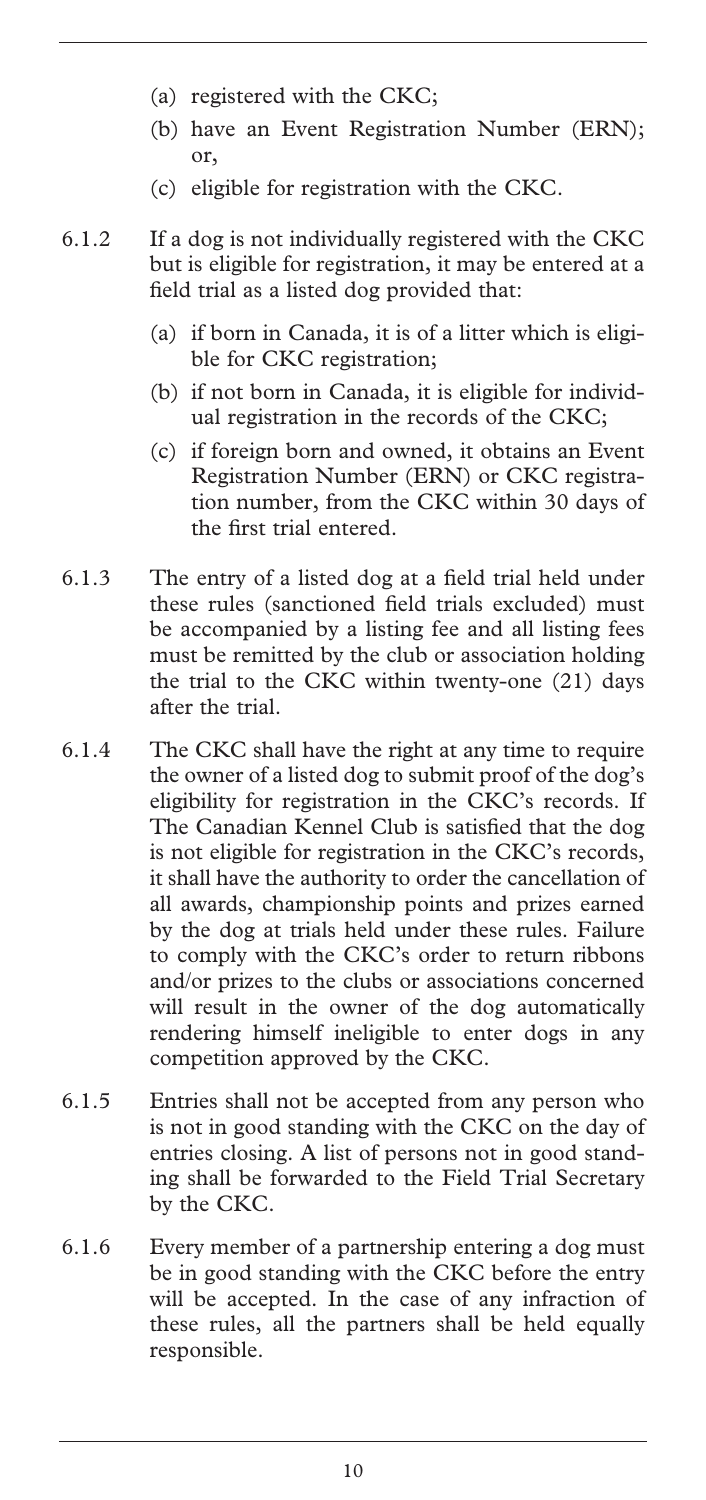- 6.1.7 Owners are responsible for errors in making out entry forms, regardless of who completes the entry form.
- 6.1.8 A dog is not eligible to be entered in any class in which championship points are given if a judge of that class, or a member of his immediate family, has owned, sold, held under lease, boarded, trained or handled the dog within 6 months prior to the date of the trial. Transportation is not to be considered handling.
- 6.1.9 Any trial-giving club which accepts an entry fee, other than that published in its premium list or entry form, or in any way discriminates between entrants, shall be subject to disciplinary action.
- 6.1.10 Any trial-giving club or member of any trial-giving club shall not give or offer to give any owner or handler any special inducements (e.g. reduced entry fees, allowances for board or transportation or any other incentive of value), other than those prizes officially advertised in the premium list.

Any club or individual violating this section shall be subject to disciplinary action by the Discipline Committee of the CKC.

6.1.11 Entries may not be made under the ownership of a kennel name unless that kennel name has been registered with the CKC

### **6.2 Entry Forms**

- 6.2.1 All entries must be made on an official CKC entry form and must show all particulars as set forth in these rules. The Field Trial Secretary shall supply entry forms. Any dog proven not to correspond with its entry form shall be disqualified and all winnings and entry money shall be forfeited. Should the act of fraudulent entry be proven, the owner and/or handler, shall be referred to the Discipline Committee of the CKC who shall take such action as it sees fit.
- 6.2.2 The following must appear on every entry form:
	- (a) name of breed;
	- (b) name of dog;
	- (c) Canadian Kennel Club registration number if individually registered;
	- (d) name of breeder;
	- (e) place and date of birth;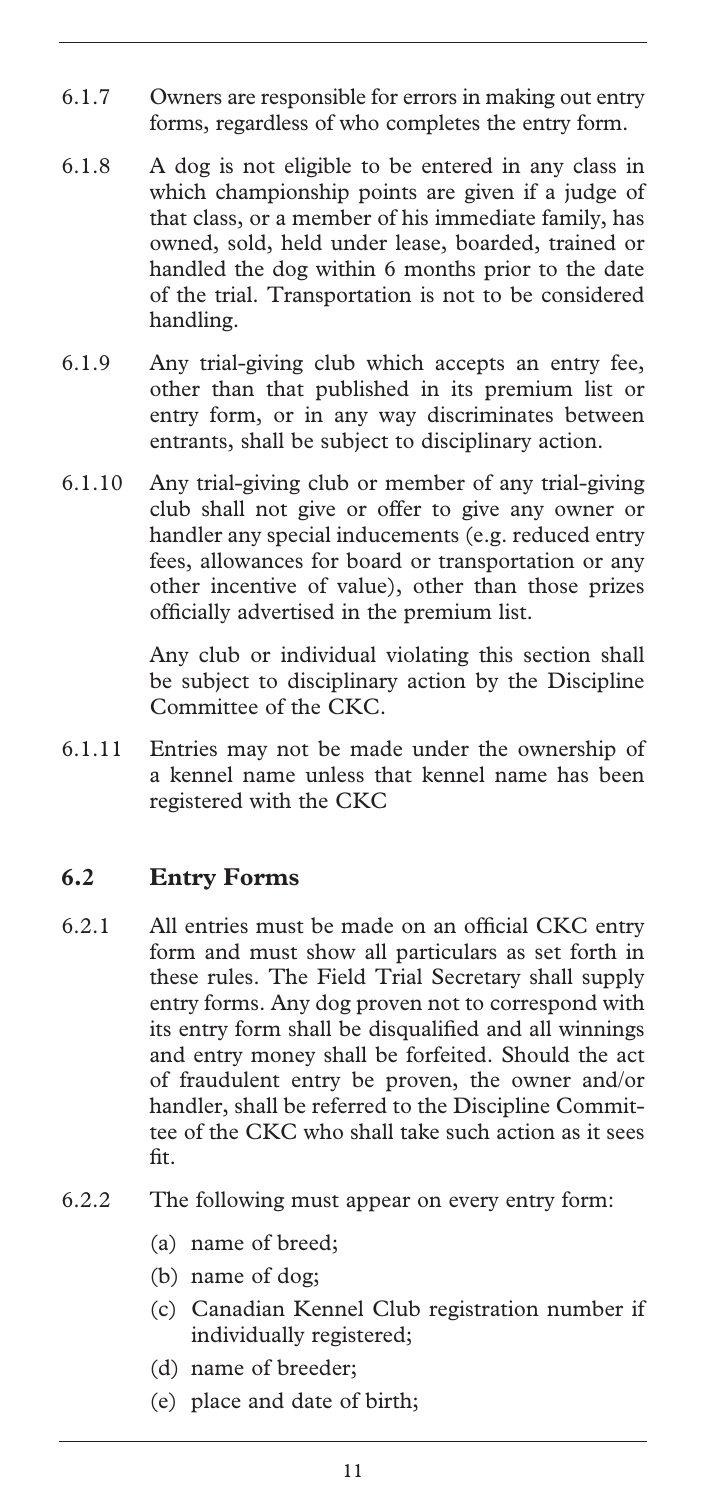- (f) name of sire;
- (g) name of dam;
- (h) class in which the dog is entered;
- (i) full name and postal address of the owner of the dog;
- (j) name of the handler if the dog is not to be handled by the owner;
- (k) event registration number (if applicable).
- 6.2.3 If the dog is being held under lease the name of the lessor shall be given. Every entry form must be signed by the owner or handler of the dog entered in competition.

### **6.3 Entry Fees**

6.3.1 Tendering of dishonoured cheque or declined credit card payment of entry fees shall be considered non-payment of entry fees. Any individual who commits this offence should be reported to the CKC, and may be subject to disciplinary action and cancellation of awards.

### **6.4 Bitches in Season**

6.4.1 In classes mixed as to sex, if in the opinion of the Field Trial Committee a bitch is in season, permission to run will be denied.

### **6.5 Health**

- 6.5.1 A dog shall not be entered in any field trial which:
	- (a) has any communicable disease;
	- (b) has had any communicable disease unless fully recovered for at least 30 days;
	- (c) is known to have been in contact with any communicable disease until 30 days after such contact and provided the dog has been free from any symptoms of the disease during the 30 days;
	- (d) has been kenneled on premises on which there existed any communicable disease until thirty 30 days after such exposure and provided the dog has been free from any symptoms of the disease during the 30 days;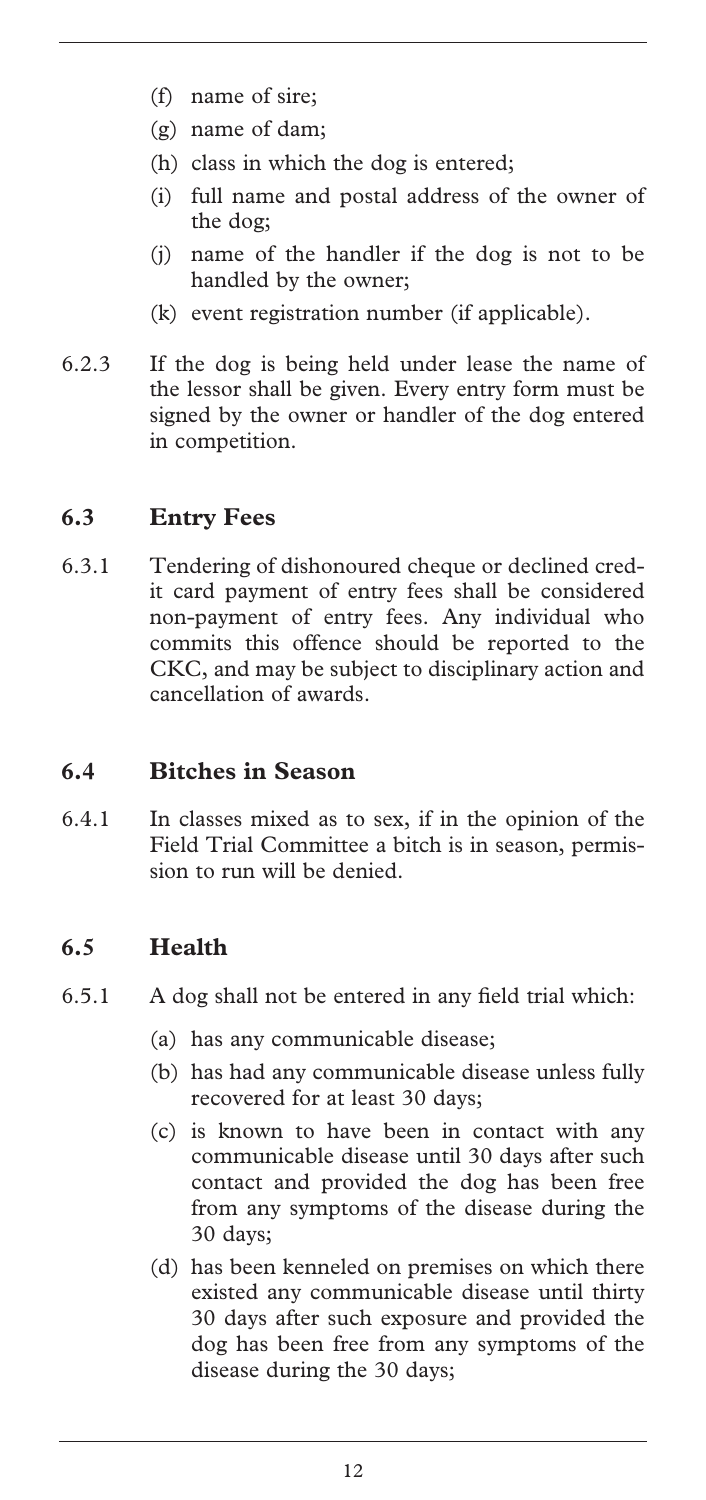- (e) has been inoculated with any communicable virus unless it has been fully recovered from any reaction to the inoculation for at least 30 days;
- (f) is known to have been in contact with an animal which has been inoculated within 30 days with any communicable virus until 30 days after such contact and provided the dog has been free from any symptom of any communicable disease during the 30 days;
- (g) is a castrated dog or spayed bitch.

#### **6.6 Refusal of Entries**

6.6.1 The Field Trial Committee may decline any entry or may remove any dog from its trial for just cause, but in each such instance shall file good and sufficient reasons for doing so with The Canadian Kennel Club within 14 days of the trial.

#### **6.7 Disqualified Dogs**

6.7.1 Any dog disqualified for biting or viciousness shall automatically be disqualified from entering in any other event in any other discipline until such time as the dog is officially reinstated.

### **6.8 End of Trial**

- 6.8.1 At the conclusion of judging the Field Trial Secretary shall provide the judges with a list or log book containing the full names of all dogs entered and the names and addresses of the owners. Awards and absentees shall be marked by the Field Trial Secretary in the Judges' Book and certified by the judges. The Field Trial Secretary shall file the Judges' Book and all original entry forms. The Field Trial Secretary shall forward to the CKC within 21 days after completion of the trial the following:
	- (a) a signed certification over the signature of the Field Trial Secretary of the club as to the number of listed dogs entered and the total number of dogs entered in competition;
	- (b) a remittance fee which shall include all listing fees and recording fees as set by the CKC for each and every dog entered in the trial;
	- (c) the Judges' Book and all entry forms.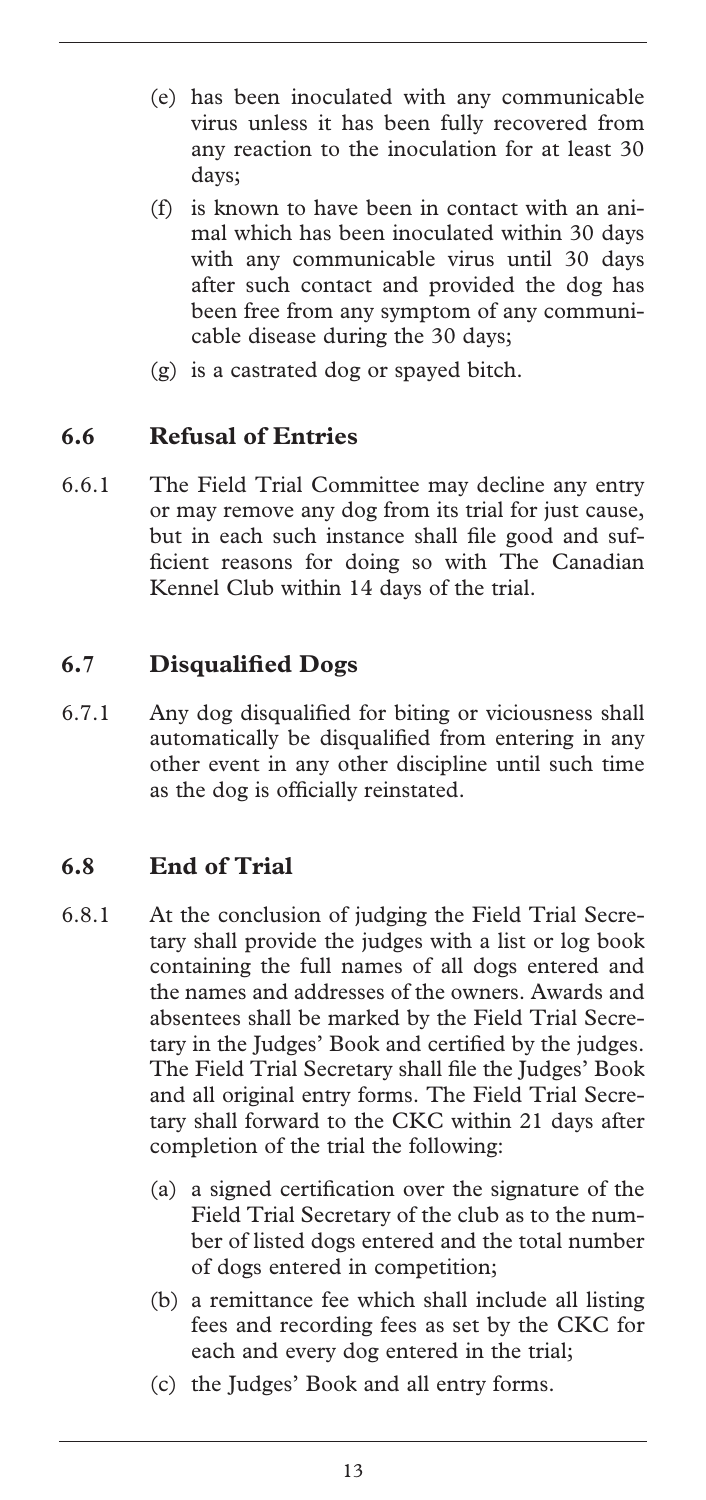6.8.2 In the event that the CKC establishes that the remittance fails to cover the fees set forth, an administrative fee as set by the Board will be assessed against the club.

### *7 MEASUREMENT*

#### **7.1 Class Measurement**

- 7.1.1 Dogs entered in each class, unless officially measured, shall be measured at one location, on the day of the trial. They shall be measured by a measuring committee of three (3) people, which must be comprised of 3 of the judges approved to judge at the trial on that day. If one of the approved judges is not present at the time of measuring, any other CKC licensed Beagle judge can assist with the measuring of the hounds. The dog will be measured without assistance from the owner or handler unless so requested by the measuring committee. A measuring device made entirely of metal and meeting the requirements of the CKC must be used for the measuring.
- 7.1.2 The following procedure shall be used in measuring a dog:
	- (a) A roped off area will be used for measuring. The requirement of a roped off area is optional for clubs only holding brace or small pack trials.
	- (b) Three measurers shall be selected by the field trial committee from those most capable in attendance to act as measurers.
	- (c) The measurers must be satisfied with the stance and measurement of the dog.
	- (d) The measuring device shall be placed across the shoulders of the dog standing in a natural position with his feet well under him on a firm non-slippery surface at ground level.
	- (e) The measurers shall measure the dog as follows:
		- (1) one measurer stands the dog;
		- (2) the second measurer measures the dog;
		- (3) the third measurer signs the measuring card.
	- (f) A dog that measures into the class in which it is entered on the first measurement will remain in that class.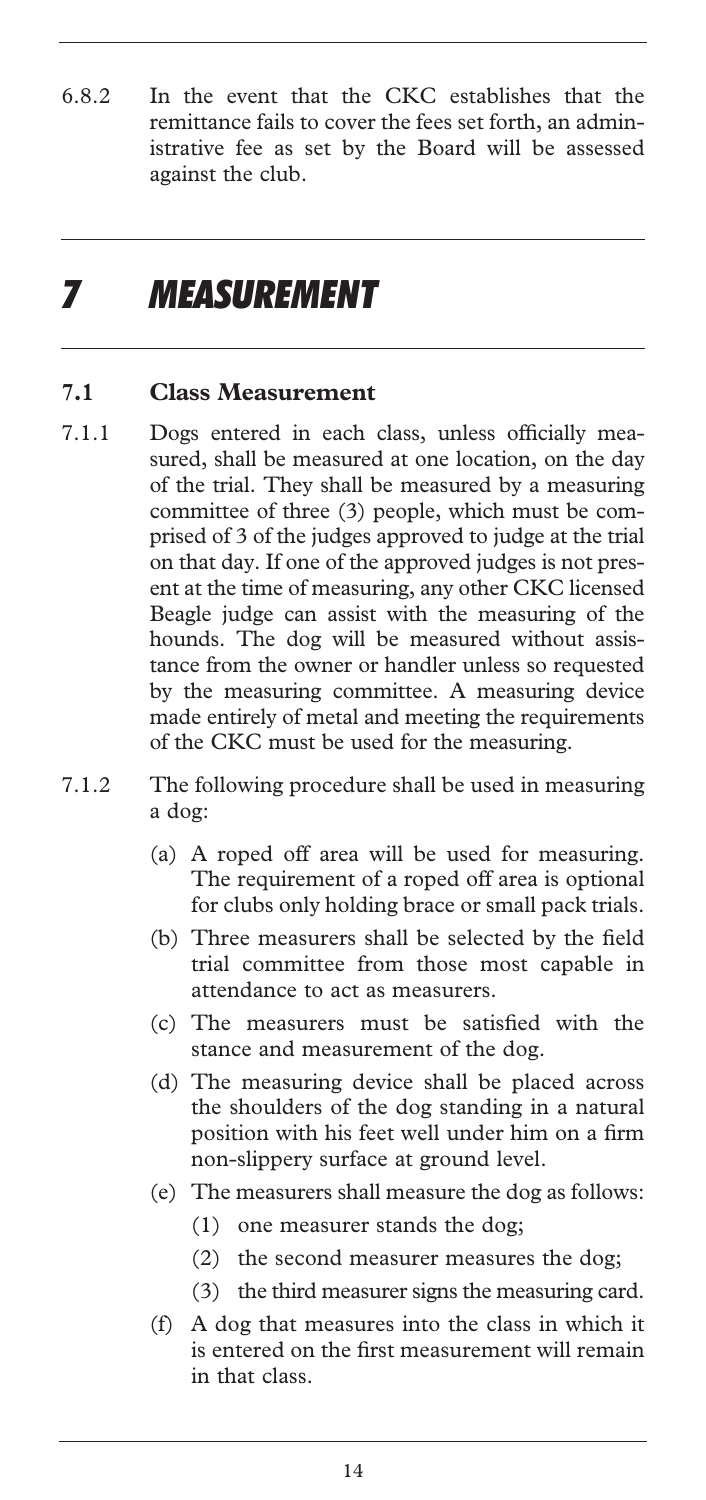- (g) A dog that measures out of the class on the first measurement, will be re-measured by the second measurer. Should the second measurement agree with the first measurement, then the dog will run in the measured class. Should the second measurement disagree with the first measurement, then the third measurer will measure the dog. The common 2 out of 3 measurements shall be used to determine which class the dog is eligible to run in.
- (h) A measurer cannot measure a dog that he owns or is handling.

#### **7.2 Official Measurement**

- 7.2.1 To have a dog officially measured, the owner must submit a completed Application For Beagle Field Trial Measurement to the Canadian Kennel Club Head Office with the required fee. Once the application is approved, the owner will receive an Official Beagle Measurement Form partially completed with the dog's registration information.
- 7.2.2 Offical measurement will follow procedure 7.1 Class Measurement.
- 7.2.3 The Owner/Handler will present the Official Measurement Form to the measurers prior to being measured. Once a hound has been measured, and the measurement recorded, the 3 measurers will sign off the Official Measurement form. To be valid, the form must be signed by the measurers at the time of measurement.
- 7.2.4 It shall be the duty of the 3 Official Measurers to measure with a metal device of a type approved by The Canadian Kennel Club.
- 7.2.5 Once the hound has been measured into a specific class five (5) times out of seven (7) attempts the hound will be deemed Officially Measured upon meeting the following criteria:
	- (a) Hound must be over 18 months of age at the time of the first measurement
	- (b) Hound must be individually registered in the records of the CKC
	- (c) Hound must be identified in accordance with the CKC By-Laws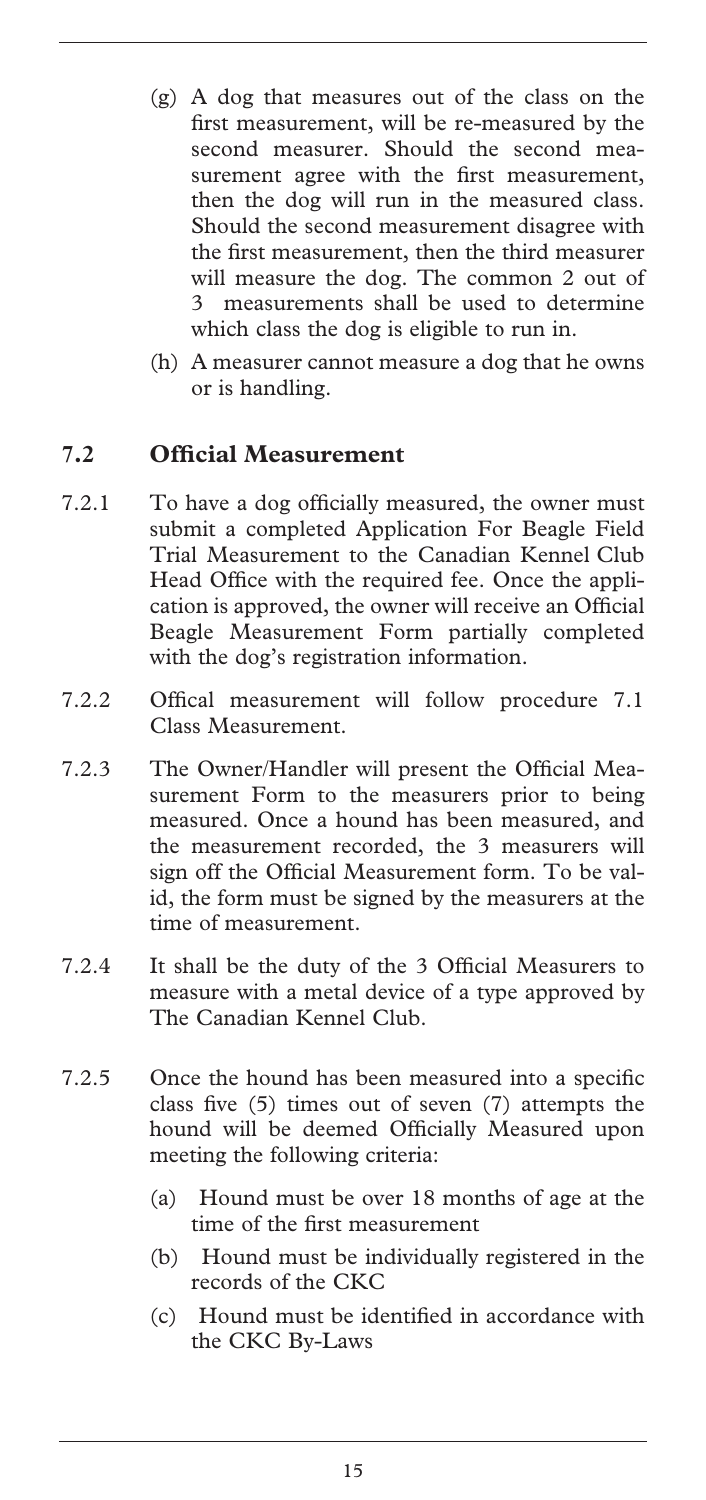- (d) The measurement process must be completed within twelve (12) months from the date of the first class measurement that appears on the form
- (e) The Field Trial Rep must sign the form stating that the hound is officially measured and the form is valid for 60 days to allow time for the CKC to issue an Official Measurement Card
- (f) CKC will issue an Official Measurement Card once the completed Official Measurement Form, or a copy thereof, is submitted to Head Office with the appropriate fee
- (g) All dogs that have been officially measured into a specific class shall only be entered into that class in all future CKC events
- (h) If a hound does not measure into a specific class in 5 of the 7 attempts, the hound is not considered officially measured and may not re- apply to become officially measured. This hound will be measured at all future events as per Section 7.1 Class Measurement, of the Beagle Field Trial Rules & Regulations
- 7.2.6 The measuring device shall be placed across the shoulder blades with the dog standing in a natural position with his feet well under him on a non-slippery surface at ground level.
- 7.2.7 All dogs, that have been officially measured into a specific class, shall only be entered into that class.

### *8 CANCELLATION OF WINS*

- 8.1 A dog entered in any class for which it is ineligible when confirmed by the judges book, shall forfeit all prizes and awards.
- 8.2 If the win of a dog is cancelled, the dog next in order of merit shall be moved up and the win or placements of the dog moved up shall be counted the same as if it had been the original award.
- 8.3 When the win of a dog is cancelled by the CKC, the entrant shall return all prizes to the Secretary of the trial-giving club within 10 days of notification by the CKC.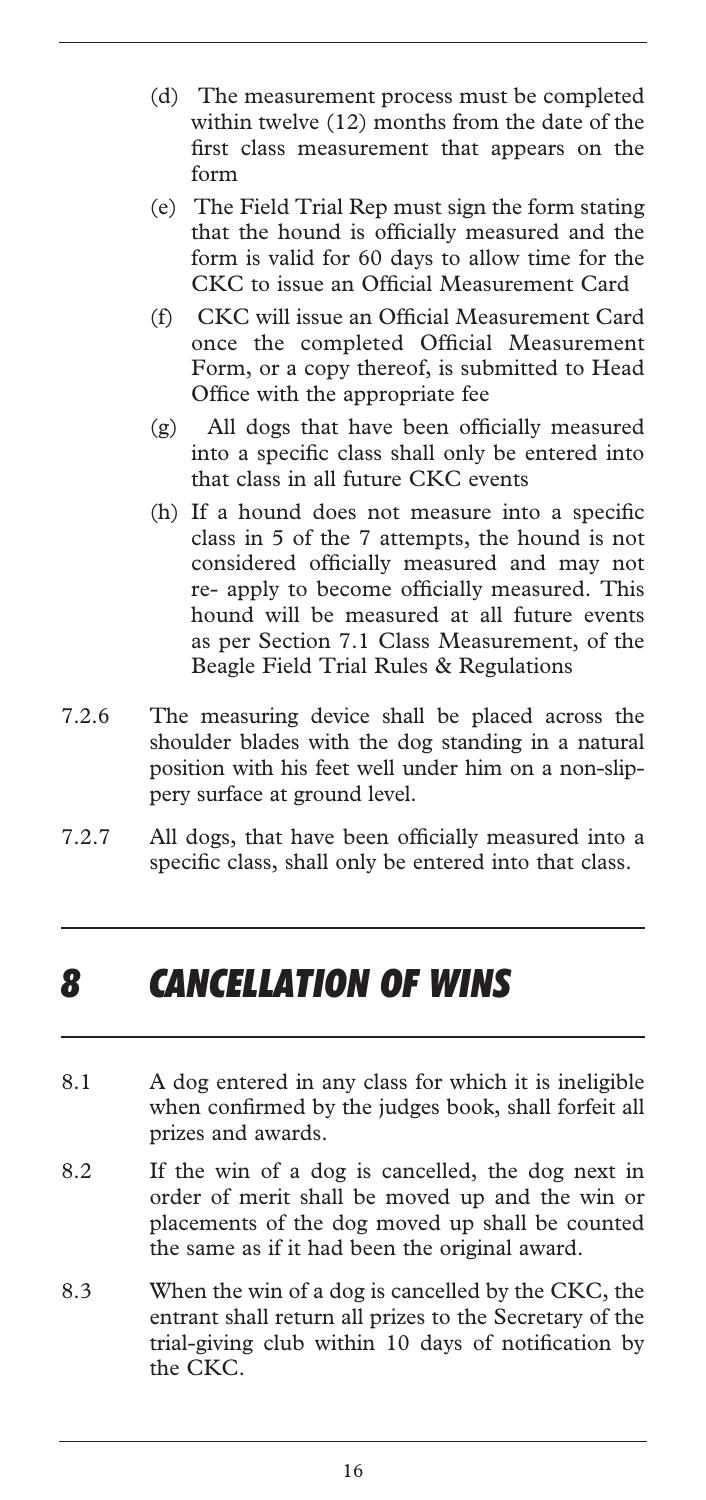## *9 REGULATIONS FOR PERFORMANCE & JUDGING*

### **9.1 General Instructions**

- 9.1.1 Prior to assuming their duties, judges shall familiarize themselves with the rules and make their findings accordingly.
- 9.1.2 Immediately before the running of any class, all officers involved (including judges and Marshals), shall synchronize their watches. They shall include the exact time when marking any entries in their books. Marshals shall carry leashes.
- 9.1.3 The Judges shall appoint a spokesman from their number and all orders or information from any point concerning the class shall be given by him in a clear and impartial manner.
- 9.1.4 Each class shall be conducted in the manner best calculated to give each dog an opportunity to display its qualities under judgement. Judges shall ensure that handlers are satisfied that the dogs have a fair start, after which the duties of the handlers will cease until further instructions are received from the judges or marshals.
- 9.1.5 During the running of a class a dog may only be withdrawn with the consent of the judges. Should a dog be withdrawn without such consent, the handler shall be subject to disciplinary action.
- 9.1.6 Judges may dismiss from the running grounds any person who makes any remarks or gives any information calculated to affect the action of the dogs. Judges shall not award any point of merit to any dog affected by any such remarks or information. The judges shall call to order any person for making any unnecessary noise, or for any disorderly conduct calculated to interfere with any dog. It shall be the duty of the judges to call the offending party to order and see that this rule is, at all times, enforced.
- 9.1.7 If a handler requests an explanation from the judge, the judge may do so providing it does not interfere with the normal running of the trial.
- 9.1.8 Judges are to consider that the Beagle is primarily a hunting dog whose primary function is to find game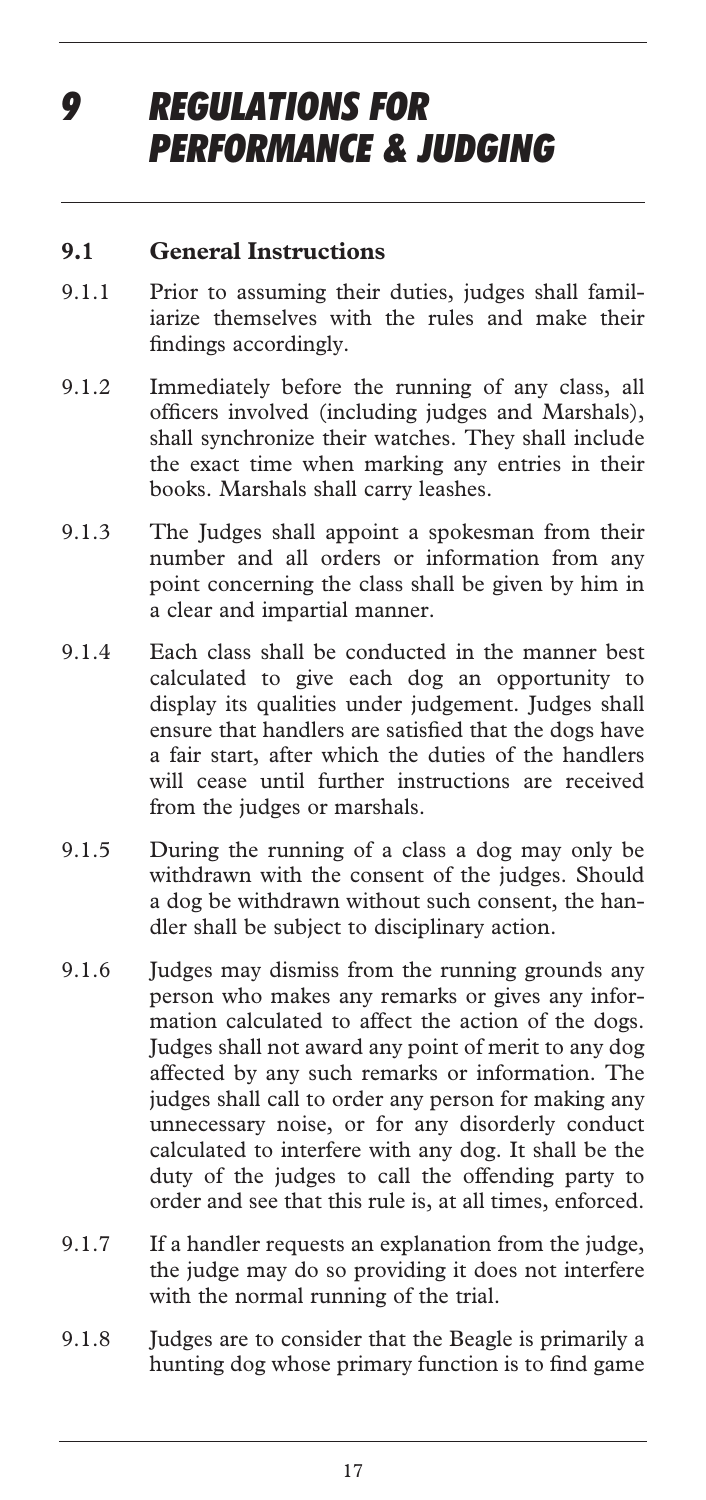and secondly to chase it in an energetic and decisive manner.

- 9.1.9 Judges shall consider the dog's desire and ability to perform foremost. These points being evidenced by ambition, intelligence and industry displayed when game is found. The number of times game is found by a dog is not necessarily a prime consideration. Quality of overall performance shall determine the placement of the dogs. A dog will be expected to maintain an efficient range throughout a class and to show hunting sense in its work. Hunting sense is shown by the desire to hunt for game, the selection of likely locations to hunt, the method of hunting for these locations, the industry in staying out at work, and the skill in handling and trailing the game once it is found.
- 9.1.10 Should dogs overrun while trailing and driving and if after returning to the point of loss a dog shows either by voice or actions it has the line and another dog jumps in front and interferes, then the interfering dog shall not receive credit for the work done in this manner at that time. At a check the pack should work industriously close to where the loss occurred before going further afield to look for the line.
- 9.1.11 Undue credit shall not be given to any dog with an outstanding voice, nor for speed or flashy driving if the trail is not accurately followed. Pottering, failing to pack, swinging, skirting, babbling, leaving checks, racing, running hit and miss, backtracking, running mute, running a ghost trail, overrunning, stealing the line, rioting and failure to score, shall be considered demerits.
- 9.1.12 Judges shall order out of any class any dog which in their opinion quits hunting or fails to commence hunting and/or disorganizes the smooth continuous performance of a class by committing repeated demerit faults.
- 9.1.13 Judges shall not penalize or fault a dog for trailing game other than announced in The Canadian Kennel Club Official Premium List unless that action is considered detrimental to the overall performance of a class.
- 9.1.14 Judges shall allow a dog, when it gives signs of being on game, the opportunity to prove whether or not it is on a true trail. Judges shall not penalize or fault a dog without ample proof. If reasonable doubt exists, the dog shall be given the benefit of doubt.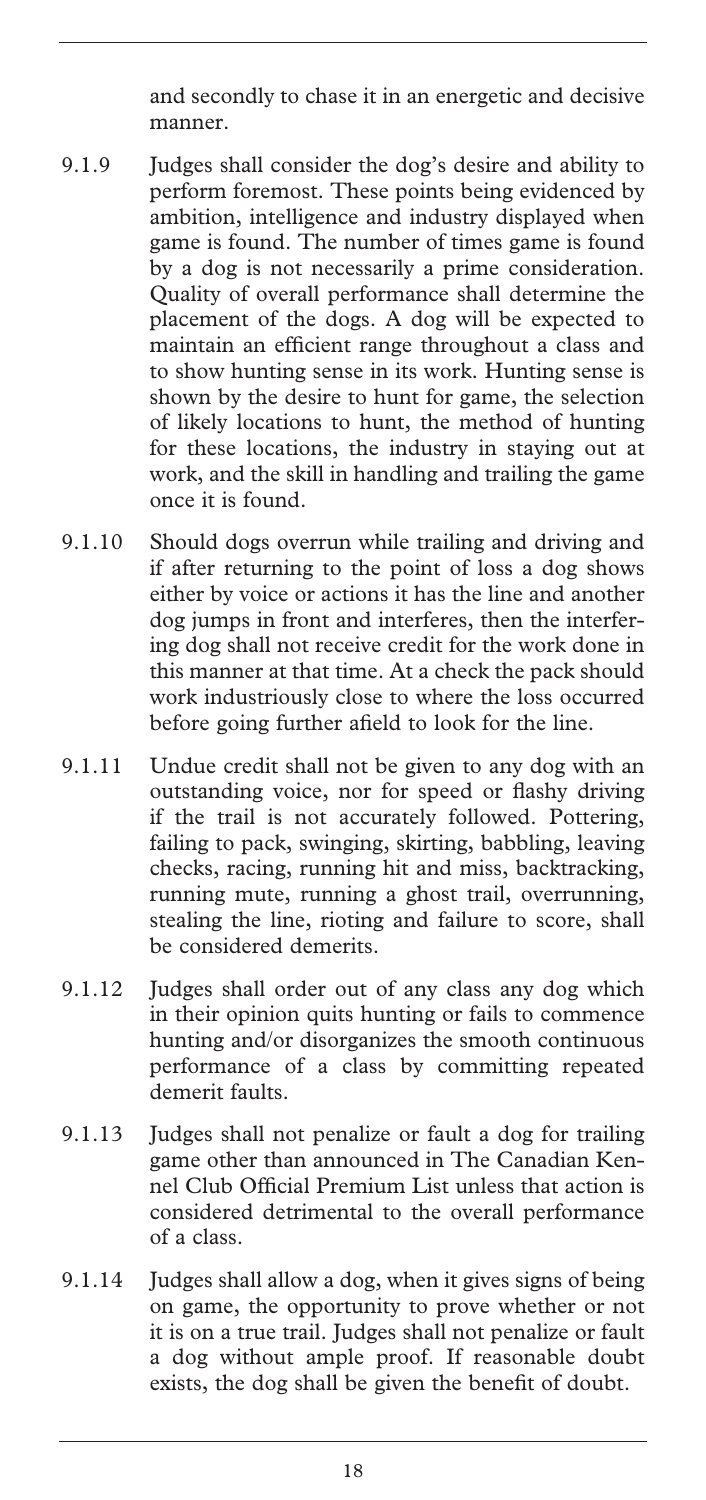- 9.1.15 Should questions arise regarding the actual running of the dogs at any time during the running of a class which are not provided for in these rules, judges are to use their judgement and discretion ensuring each dog is given an equal opportunity.
- 9.1.16 In all classes the judges may award places as follows: First, Second, Third, Fourth and Fifth.
- 9.1.17 The judges' decision shall be final in all cases affecting the merits of dogs. Full discretionary power is given to the judges to withhold any, or all awards for want of merit.
- 9.1.18 A judge officiating at a field trial shall not record entries in a class in which he is judging.

### *10 ADDITIONAL PROCEDURES & RULES FOR BRACE TRIALS*

### **10.1 Procedures**

- 10.1.1 The dogs entered in each class shall be drawn by lot and braced according to the first series running. Should 2 dogs owned by the same person be drawn in the same brace, the last dog drawn will change places with the next dog and may be braced with a dog drawn earlier if necessary. The running together of 2 such dogs may be permitted only in the first series when a separation is impossible.
- 10.1.2 Any dog which cannot be braced as drawn shall be known as a ìbyeî dog. A brace mate for any bye dog in any series shall be selected by the judges and the brace shall be under judgement when so running.
- 10.1.3 Dogs running in all series shall be scored by percentages and dogs for all series may come from the same or different braces. Percentages in all series must be considered in awarding places.

### **10.2 Instructions to Judges**

10.2.1 When a brace is called, the judges shall order the handlers to release their hounds.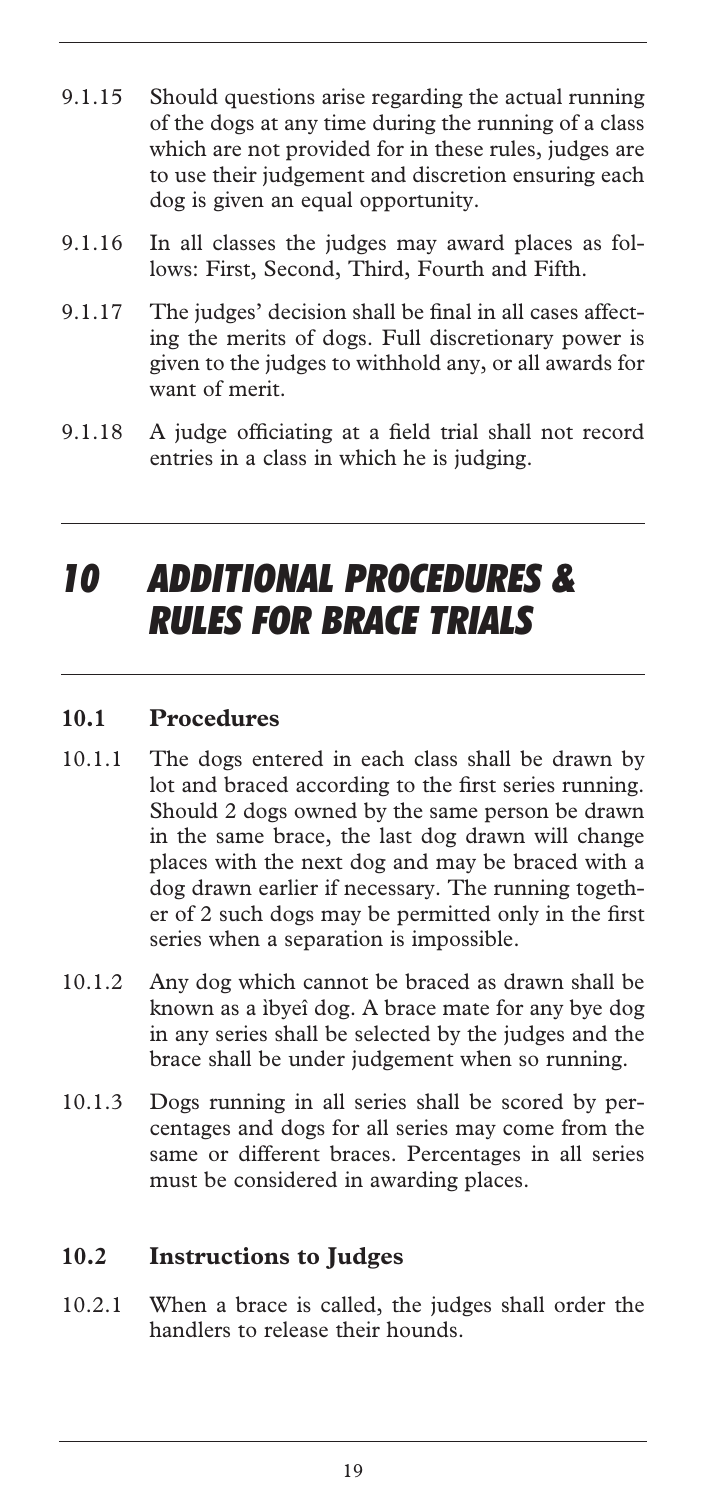- 10.2.2 A hound shall not be run under judgement without a competing brace mate.
- 10.2.3 Handlers must keep themselves informed of the order of running and must be ready within hailing distance when their Brace is called. Hounds absent more than 20 minutes when called may be removed at the discretion of the Field Trial Committee.
- 10.2.4 When additional game is required the search shall start at the point where the last game was found. When game is raised, the gallery shall stand fast.
- 10.2.5 Handlers, while their Brace is down, shall gather together and keep within sight of the judges and each other whenever possible.
- 10.2.6 When hounds have been put on a line together, or have been given an opportunity to hark into one another, this shall be considered as competition, and the duties of the handler shall cease until further instruction.
- 10.2.7 At a check, the handlers will keep behind the judges and hounds. Judges shall enforce this rule at all times.
- 10.2.8 When a rabbit pursued by a brace runs into the gallery, or is frightened by the gallery, and the hounds show a disposition to lose, the judges may at their discretion give the brace a new rabbit.
- 10.2.9 Should a brace become split (the hounds going away on different rabbits), the judges shall order both hounds up and the brace shall be recast.
- 10.2.10 After the running of the first series has been completed, the judges shall announce that all hounds considered for placing are to be run in the second series and may have them braced as desired. All braces selected for the second series shall be run in the second series and the judges may then brace the hounds in any order or manner considered best for the succeeding series until they are satisfied as to the respective merits of each hound.
- 10.2.11 Before the judges announce the winners in a class, the placed hounds must defeat the hound placed directly beneath them.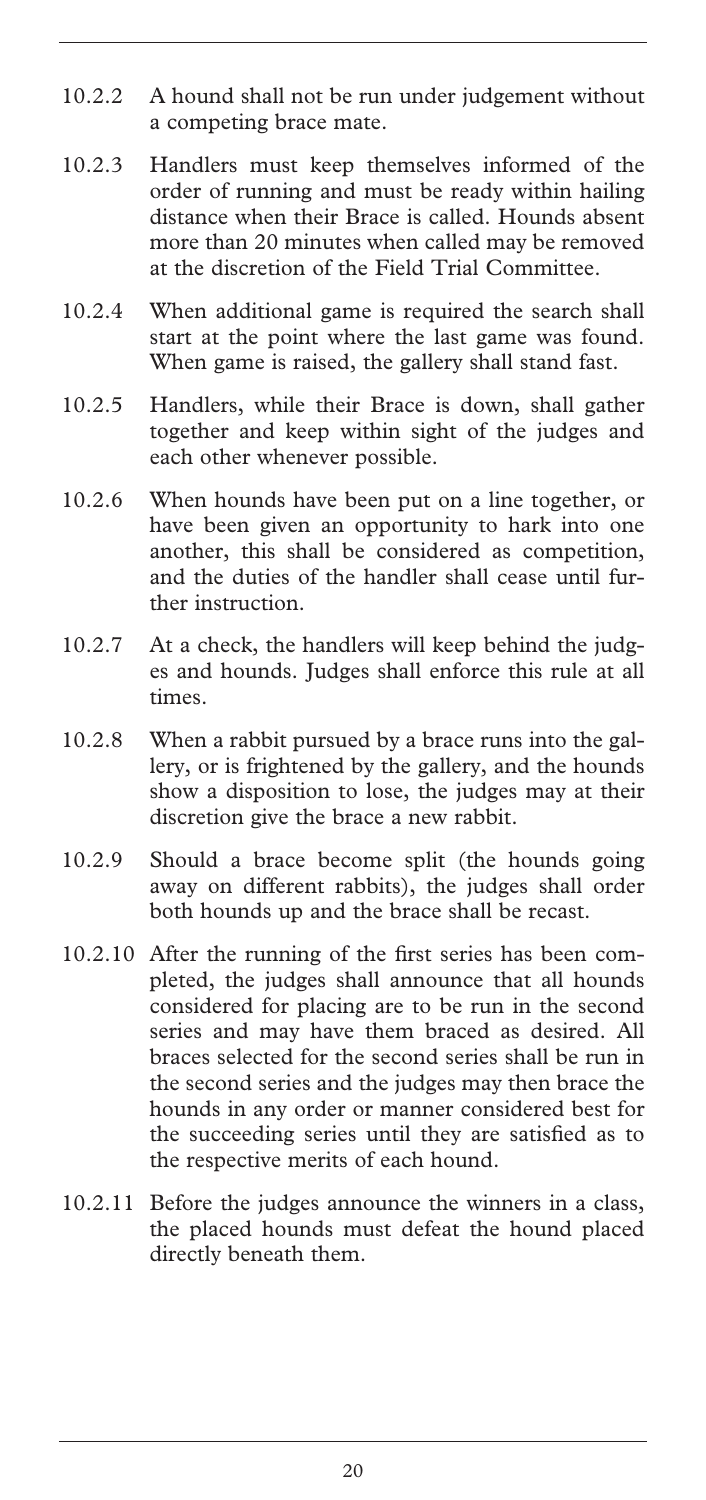## *11 ADDITIONAL PROCEDURES & RULES FOR LARGE PACK TRIALS*

#### **11.1 Procedures**

- 11.1.1 Every hound entered in a class shall have affixed to both of its sides a number. The number shall be at least 8.9 cm (3 1/2") in height, starting with the number one and painted with a durable paint so as to be clearly visible.
- 11.1.2 The Field Trial Secretary shall be the only person to record these numbers which shall correspond with the name of the hound entered.
- 11.1.3 Once a number is assigned to a hound, it shall be officially identified by its number by the judges and Marshals during the scoring of the class.
- 11.1.4 Hounds may also be painted in the field if necessary.
- 11.1.5 Ten minutes must lapse after the last hound has been painted before casting the hounds.
- 11.1.6 One of the Marshals will know the running areas and will act as guide and liaison between the judges and other Marshals.
- 11.1.7 The Gallery Marshal will record and report to the judges' or Handlers' Marshal any hound that has pulled out of the running pack. The judges may then order that hound placed on a lead and declared out of the race.
- 11.1.8 The Handlers' Marshal shall also assist the Judges Marshal in the performance of their duties.

### **11.2 Scoring**

- 11.2.1 The scoring system shall be as follows:
	- Drives: 5-4-3-2-1 points given in order to the first 5 best hounds on a drive;
	- Checks: 6 to 10 points given the hound or hounds which demonstrate the greatest ability to solve a check.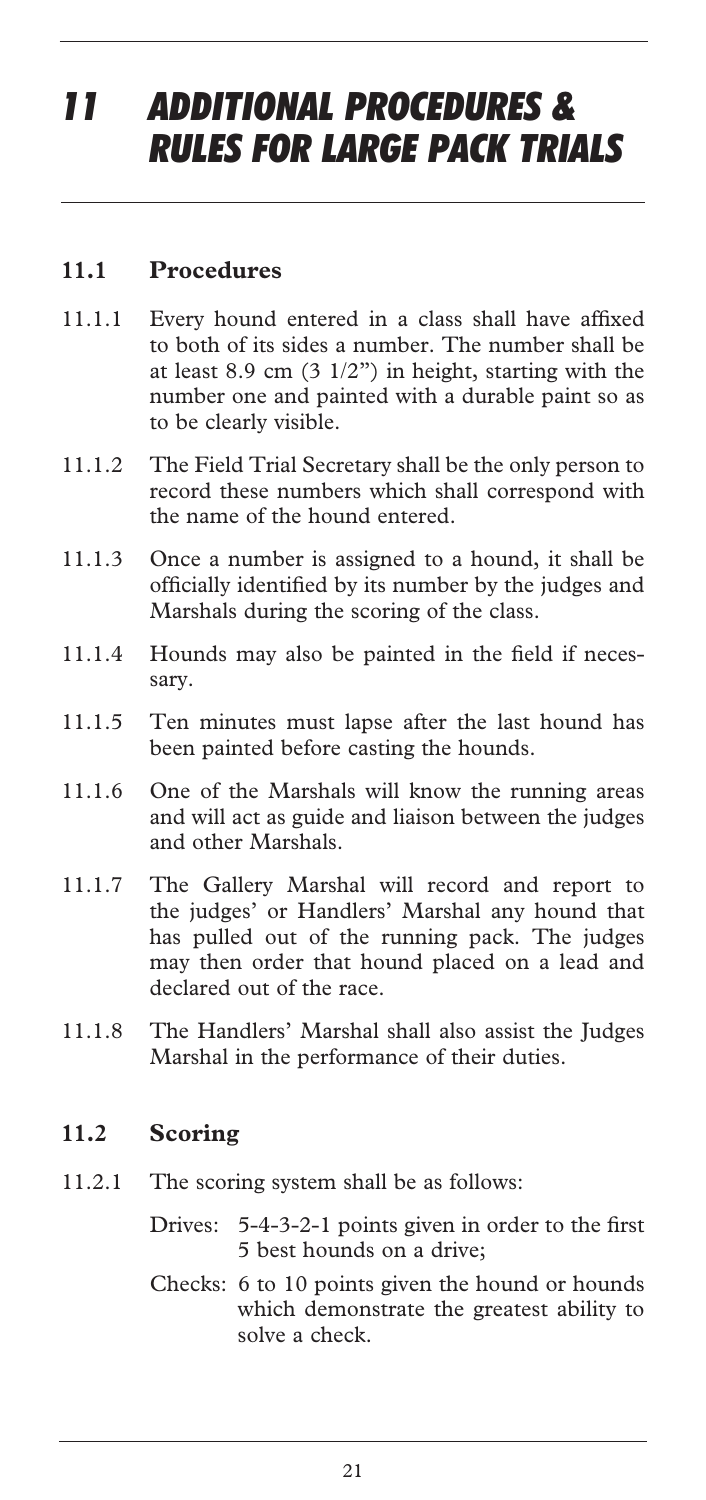### **11.3 Instructions to Judges**

- 11.3.1 After all hounds are away on hare, all persons except the judges and Marshals, shall go to an advantageous point where they can best observe the class without interrupting the running of the trial and shall change positions only at the discretion of the Gallery Marshal.
- 11.3.2 The Gallery Marshal shall have the authority to remove from the running areas any person(s) who does not comply with Section 11.3.1.
- 11.3.3 Should the pack split (hounds going away on different hares), the judges may order the Marshals to assist the handlers to get their hounds into the largest running pack, or to pick up all hounds, and the opportunity will be given to start again. If too many splits occur in one locality, all hounds may be ordered up and moved to a different location for a new start.
- 11.3.4 When a hare pursued by the pack runs into the gallery, or is frightened by the gallery, or any such unforeseen obstacle, and the hounds come to a complete loss, the judges may then have all hounds picked up and the opportunity will be given to start again. It is recommended that the ideal total time under judgement should be 3 hours for each class.
- 11.3.5 Whenever a class has been ordered up for the purpose of a recast, all handlers shall have thirty 30 minutes in which to group their hounds. All hounds in the handlers' possession after this 30 minute period may then, at the discretion of the judges, be cast. Handlers of missing hounds shall then be allowed 30 minutes after game has been started to get their hounds back into the pack. This 30 minute period does not apply to a hound that quits.
- 11.3.6 Before the termination of any class, judges shall consult with the Marshals and then the judges will decide amongst themselves the placement of the dogs. The results are to be given in writing to the Field Trial Secretary who will check the numbers against the names and announce the awards.

### **11.4 Split Classes**

11.4.1 In the event of an entry over 25 hounds, the class may be split into two divisions, unless otherwise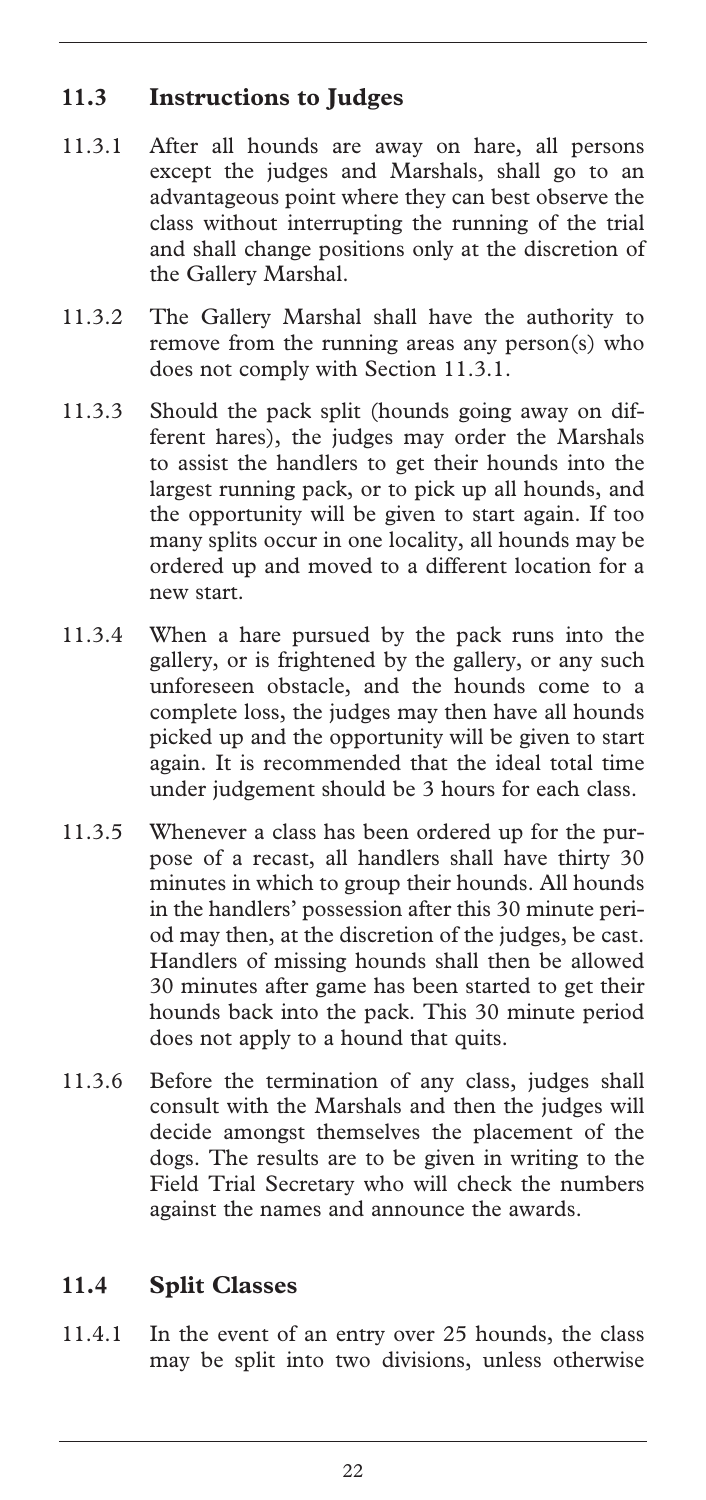directed by the Ministry of Natural Resources regulations:

- (a) if the entry in the class is over 25, the class may be split into two divisions,
- (b) if the entry is over 50, the class may be split into 3 divisions,
- (c) if the entry is over 75, the class may be split into 4 divisions
- 11.4.2 The divisions will be known as Qualifying Packs. The Qualifying Packs shall be drawn, with an odd hound to go in the last pack, or, if there are two or three extra hounds, with an odd hound in each of the last two or three packs.
- 11.4.3 The Qualifying Packs will run in the order drawn, each subsequent pack to be cast as the previous pack has been ordered up.
- 11.4.4 It is suggested that Qualifying Packs be run for not less than two hours; same for the Winners Pack, but leaving this time to the judges' reasonable discretion.
- 11.4.5 Judges will select from each Qualifying Pack only hounds that merit possible further consider.
- 11.4.6 Hounds selected for Winners Pack shall not be rated but shall enter Winners Pack equally rated. Winners Pack shall run under Large Pack Procedures, but must run at least 2 hours. All packs shall be judged by the advertised judges.
- 11.4.7 A club is required to advertise in its premium list if it wishes to use this option (split class).

### *12 ADDITIONAL PROCEDURES & RULES FOR SMALL PACK TRIALS*

### **12.1 Procedures**

12.1.1 All of the procedures governing Beagle field trials run in brace or large pack shall, to the extent that they are applicable and do not conflict with the following procedures, govern Beagle field trials run in small packs.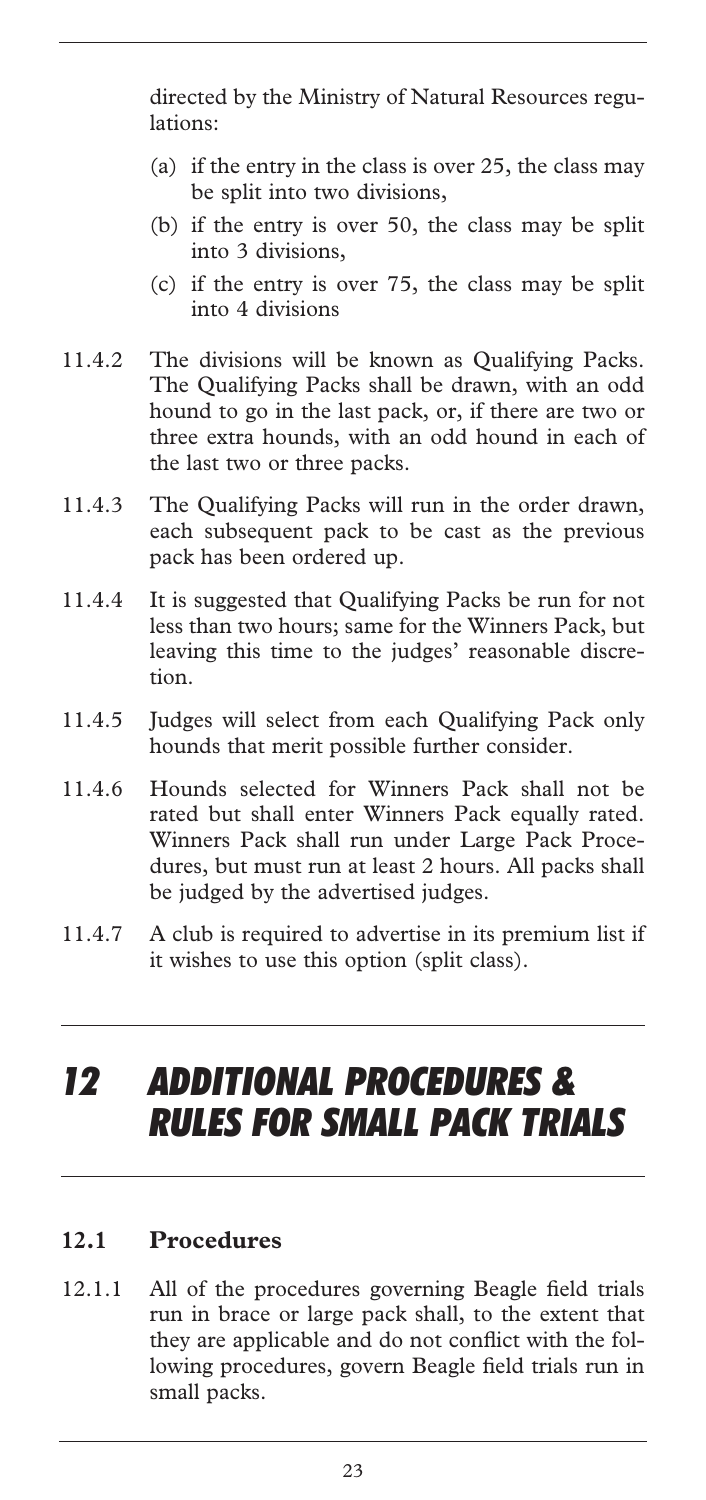- 12.1.2 The hounds shall be numbered consecutively as entered starting with number one. Hounds are to be identified by either one of the following methods:
	- (a) Each hound shall have its number painted on both its sides with a durable paint, the numbers are to be at least  $8.9 \text{ cm } (3 \frac{1}{2})$  high and clearly visible.
	- (b) Each hound as it is drawn or arranged by numerical order in packs, shall be given a colour. This colour denotes the colour of the collar the hound must wear while running in its pack. This collar is to be made of a durable material and coloured the full length of the collar. The collar is to be supplied by the club conducting the trial in the following colours: Red, Yellow, Orange, Blue, Purple, Grey, Green, Black and White.
- 12.1.3 The Field Trial Secretary and assistant, if any, shall be the only persons to record each number against the name of the corresponding hound. These numbers shall be used in the drawing and running of the packs and the names of the hounds must not be used.
- 12.1.4 The method of identification of the hounds shall be contained in the premium list and all advertisements of the trial.
- 12.1.5 The Field Trial Committee shall decide how the class will be divided in the first and subsequent series, the number of packs and the number of hounds in each pack. The packs in the first and subsequent series shall consist of 4 or 5 hounds, iexcept when any class is less than 6, or is composed of 6, 7 or 11 entries. When there are 11 hounds, they shall be divided into 2 packs of 5 and 6. The packs shall be drawn for in the first and second series. The hounds shall be run in packs as drawn regardless of ownership and the packs must be run in order drawn. In the third and subsequent series the hounds shall be arranged in packs in numerical order. When there are less than 6 or are 6 or 7 entries in any class, they shall run as one pack.

### **12.2 Instructions to Judges**

12.2.1 The packs shall be cast to search for game in the first and subsequent series. Handlers must control the hounds in search of game.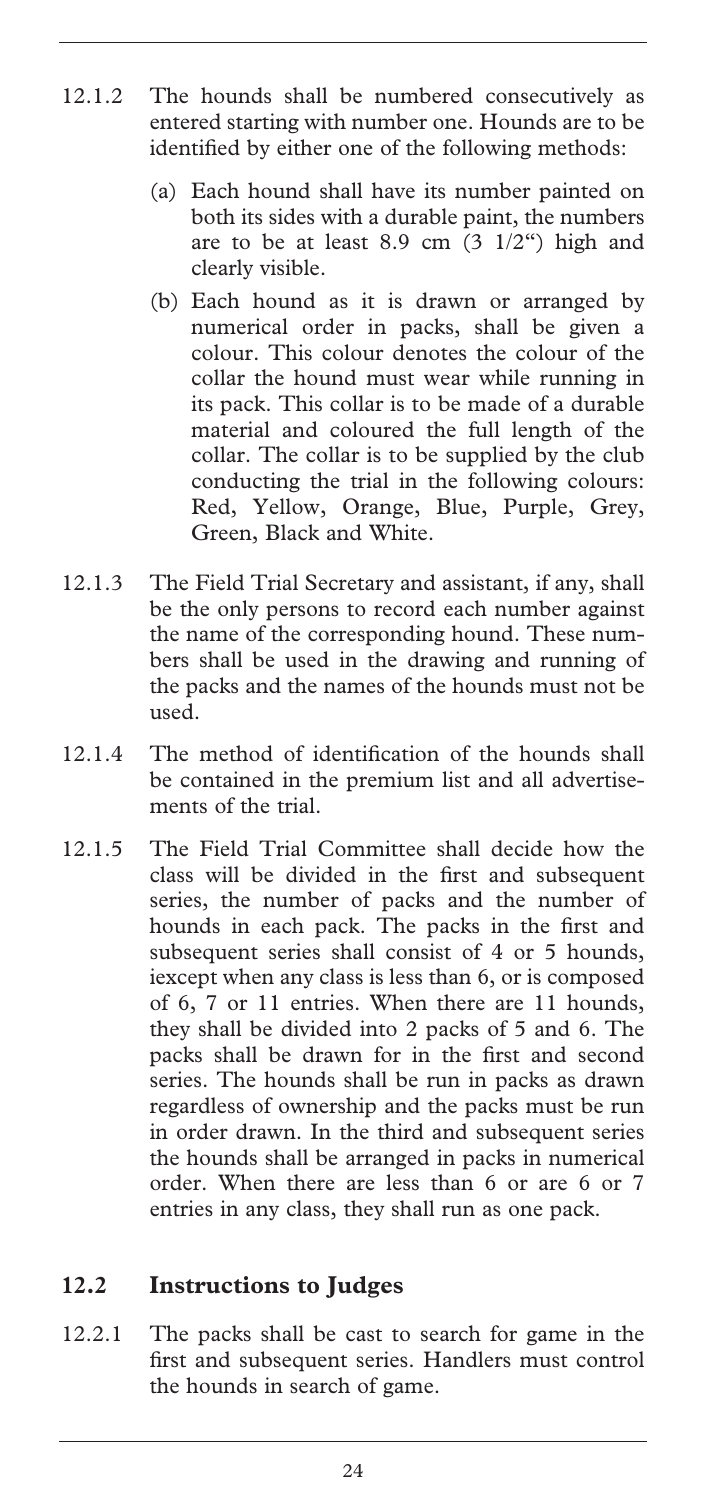- 12.2.2 After game is started handlers will have 5 minutes in which to get their hounds in the pack, unless one or more hounds are running another rabbit. In such cases the roving Marshal will instruct, advise and assist the handlers in getting the hounds running together in one pack.
- 12.2.3 In each pack the hounds that are to be run in the next series must run at least 20 minutes on game. The judges may run any pack for as long a time as they deem necessary in order to select the best hounds.
- 12.2.4 The previous procedures shall apply to all packs and to all series except the Winners' Pack. Judges may select some or all of the hounds from each pack for further running. At any time during the running of a pack the judges shall order up any faulty hound that is interfering with the smooth running of the pack and shall also order up any hound whose performance does not merit further consideration. Hounds to be eliminated shall be ordered up one or 2 at a time until only those to be considered for subsequent series remain in the pack.
- 12.2.5 If there appears to be no worthy hounds in the pack they shall be gradually eliminated by ordering up the most faulty hounds as such are determined one or 2 at a time down to the last hound to ensure no worthy hound is overlooked.
- 12.2.6 When the judges are satisfied and a pack is ordered up, the hounds considered for the next series will be announced.
- 12.2.7 Hounds selected for the succeeding series shall not be rated but shall enter each series equally rated.
- 12.2.8 When the class has been reduced to 5, 6, or 7 hounds by running sufficient series to accomplish this, they shall be known as the Winners' Pack.
- 12.2.9 Hounds in the Winners' Pack must be run at least 30 minutes on game and as long thereafter as the judges deem necessary in order to place the hounds.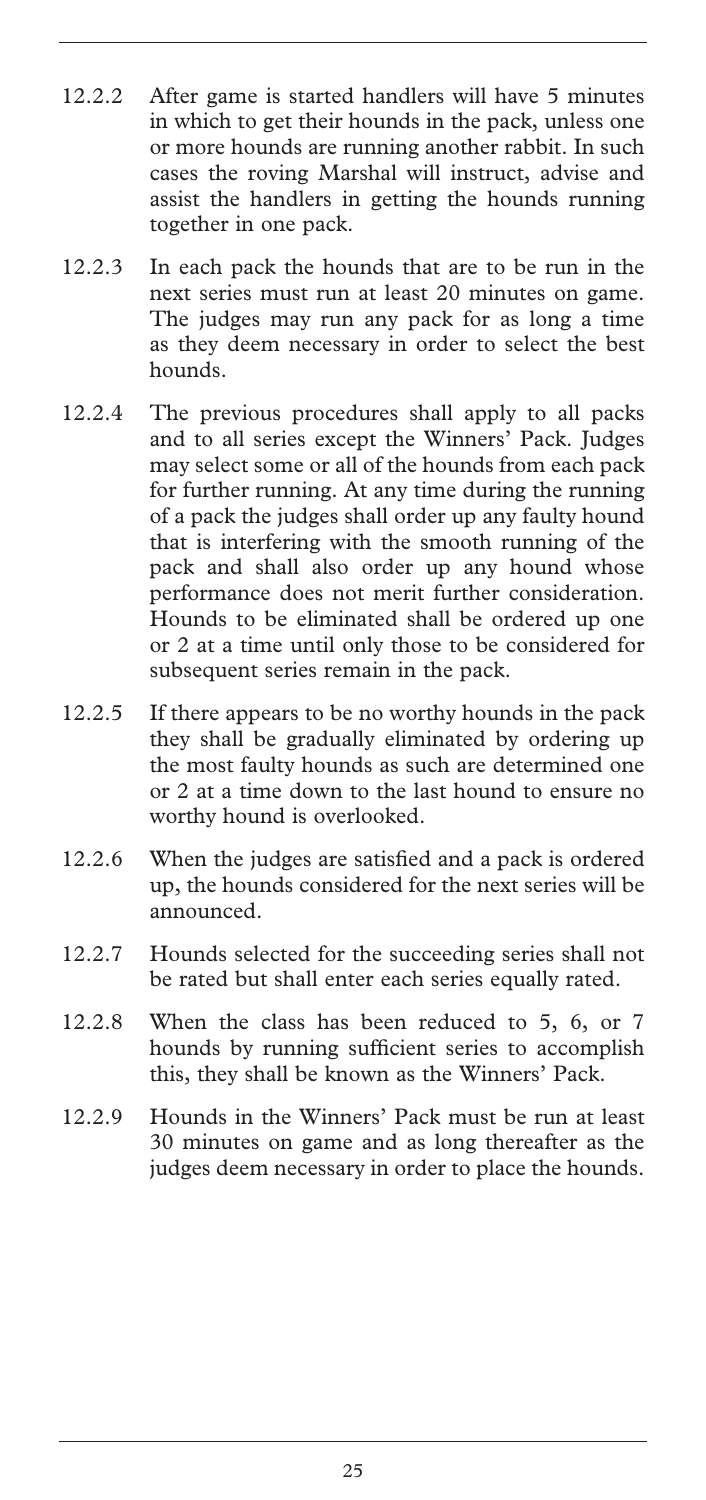## *13 DESIRABLE QUALITIES & FAULTY ACTIONS*

### **13.1 Desirable Qualities**

- 13.1.1 **Searching Ability** is evidenced by an aptitude to recognize promising cover and eagerness to explore it, regardless of hazards or discomfort. Hounds should search independently of each other, in an industrious manner, with sufficient range. In trials under Brace or Small Pack procedures, hounds should remain within control distance of the handler and should be obedient to his commands.
- 13.1.2 **Intelligence** is the quality which influences a hound to apply its talents efficiently, in the manner of a skilled craftsman. The intelligent hound learns from experience and seldom wastes time repeating mistakes. Intelligence is indicated by ability to adapt to changes in scenting conditions, to adapt and to control its work with various types of running mates and to apply sound working principles toward accomplishing the most under a variety of circumstances. The hound that displays the aforementioned qualities would be considered the ideal Beagle for all purposes afield, capable of serving as a field trial hound, a gun dog, or a member of a pack, on either rabbit or hare.
- 13.1.3 **Pursuing Ability** is shown by proficiency for keeping control of the trail while making the best possible progress. Game should be pursued rather than merely followed and actions should indicate a determined effort to make forward progress in the surest most sensible manner by circumstances. Actions should be positive and controlled, portraying sound judgement and skill. Progress should be proclaimed by tonguing. Hounds cannot be too fast provided the trail is clearly and accurately followed. At a check, hounds should work industriously, first close to where the loss occurred, then gradually and thoroughly extending the search further afield to regain the line.
- 13.1.4 **Accuracy in Trailing** is the ability to keep consistent control of the trail while making the best possible progress. An accurate trailing hound will show a marked tendency to follow the trail with a minimum of weaving on and off and will display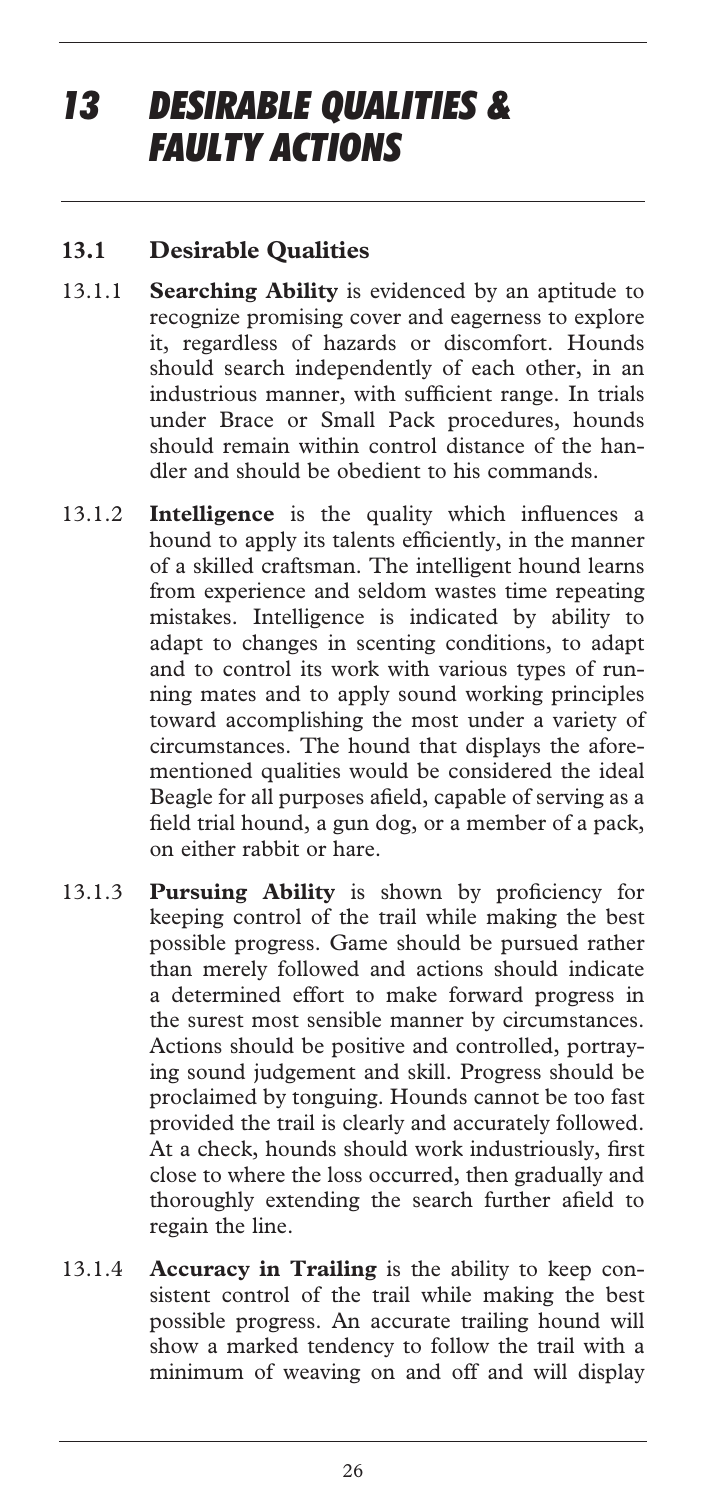aptness to turn with the trail and to determine direction of game travel.

- 13.1.5 **Endurance** is the ability to compete throughout the duration of the hunt and to go as long as may be necessary.
- 13.1.6 **Cooperation** is the ability to work harmoniously with other hounds by doing as much of the work as possible in an honest, efficient manner, yet being aware of and honouring the accomplishments of running mates without jealousy or disruption of the chase.
- 13.1.7 **Competitive Spirit** is the desire to outdo running mates. It is a borderline quality that is an asset only to the hound that is able to keep it under control and concentrate on running the game rather than on beating other hounds. The overly competitive hound lacks such qualities as adaptability, patience, independence, cooperation and in its desire to excel is seldom accurate.
- 13.1.8 **Determination** is the quality which causes a hound to succeed against severe odds. A determined hound has a purpose in mind and will overcome, through sheer perseverance, many obstacles that often frustrate less determined running mates. Determination and patience are closely related qualities and are generally found in the same hound. Determination keeps a hound at its work as long as there is a possibility of achievement and quite often long after its body has passed the peak of its endurance. Determination is desire in its most intense form.
- 13.1.9 **Proper Use of Voice** is proclaiming all finds and denoting all forward progress by giving tongue, yet keeping silent when not in contact with scent that can be progressed. True tongue is honest claiming that running mates can depend on.
- 13.1.10 **Adaptability** means being able to adjust quickly to changes in scenting conditions and being able to work harmoniously with a variety of running mates. An adaptable hound will pursue its quarry as fast as conditions permit or as slowly as conditions demand. At a loss, it will first work close and then, if necessary, move out gradually to recover the line.
- 13.1.11 **Independence** is the ability to be self-reliant and to refrain from becoming upset or influenced by the actions of faulty hounds. The proper degree of independence is displayed by the hound that concentrates on running its game with no undue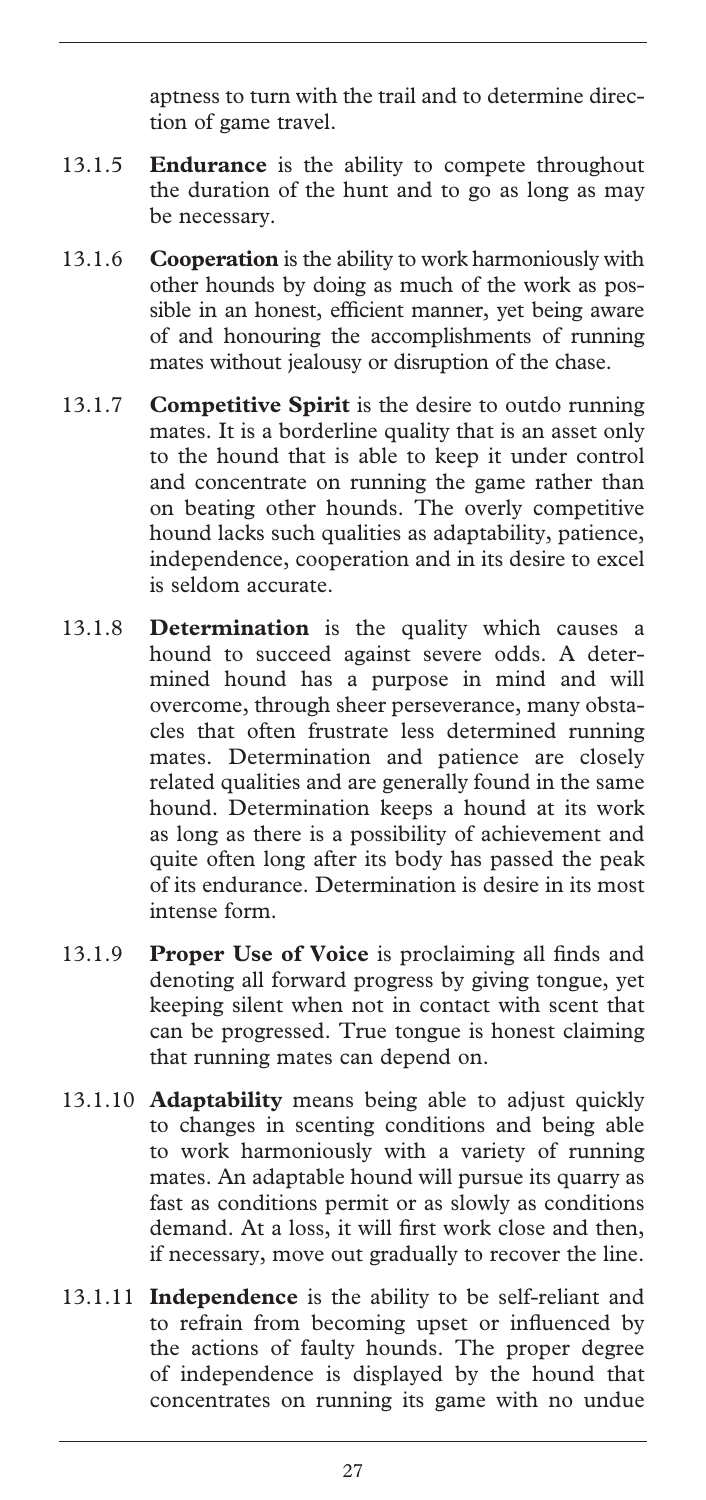concern for its running mates except to hark to them when they proclaim a find or indicate progress by tonguing. Tailing, or watching other hounds, is indication of lack of sufficient independence. Ignoring other hounds completely and refusing to hark to or move up with running mates is indication of too much independence.

13.1.12 **Patience** is a willingness to stay with any problem encountered as long as there is a possibility of achieving success in a workman like manner, rather than taking a chance of making the recovery more quickly through guesswork or gambling. Patience keeps a hound from bounding off and leaving work undone and causes it to apply itself to the surest and safest methods in difficult situations.

### **13.2 Faulty Actions**

- 13.2.1 **Babbling** is excessive or unnecessary tonguing. The babbler often tongues the same trail over and over, or tongues from excitement when casting in attempting to regain the trail at losses.
- 13.2.2 **Backtracking** is the fault of following the trail in the wrong direction. If persisted in for any substantial time or distance, it deserves elimination. However, hounds in competition sometimes take a back line momentarily, or are led into it by faulty running mates. Under these circumstances, judges should show leniency toward the hound that becomes aware of its mistakes and make a creditable correction. Judges should be very certain before penalizing a hound for backtracking and if there is any doubt, take sufficient time to prove it to be either right or wrong. Backtracking indicates lack of ability to determine direction of game level.
- 13.2.3 **Bounding** off is rushing ahead when contact with scent is made, without properly determining direction of game travel.
- 13.2.4 **Ghost trailing** is pretending to have contact with a trail and making progress where no trail exists, by going through all the actions that indicate true trailing. Some hounds are able to do this in a very convincing manner and judges if suspicious, should make the hound prove its claim.
- 13.2.5 **Lack of independence** is a common fault that is shown by watching other hounds and allowing them to determine the course of action. Any action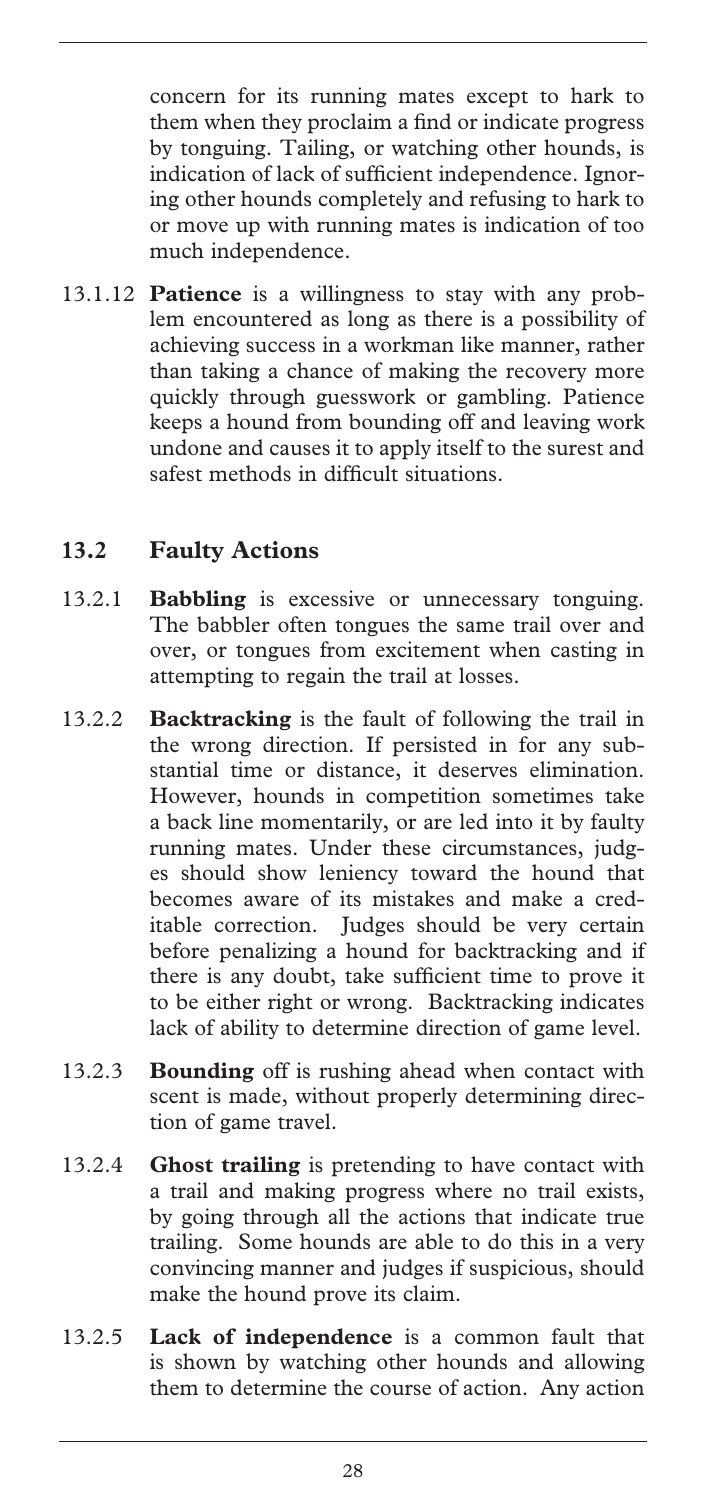which indicates undue concern of other hounds except when harking in, is cause for demerit.

- 13.2.6 **Leaving checks** is failure to stay in the vicinity of a loss and attempt to work it out, bounding off in hopes of encountering the trail or new game. Leaving checks denotes lack of patience and perseverance.
- 13.2.7 **Pottering** is lack of effort or desire to make forward progress on the trail. Hesitating, listlessness, dawdling or lack of intent to make progress are marks of the potterer.
- 13.2.8 **Quitting** in its worst form requires elimination. Quit hunting, failing to pack, pulling out of the race and failing to get back in when the pack is in hearing for a period of five minutes are reasons for elimination. Marshals shall inform judges as soon as possible when they observe these actions. The Gallery marshal may send his observations to the judges through the judges or handlers marshal.

Lack of perserverance, occasional letup of eagerness, loafing, or watching other hounds are demerits and are, at the judges discretion, cause for removal.

- 13.2.9 **Racing** is attempting to outfoot running mates without regard for the trail. This will often be evidenced by the hound tightening up when pressed or when going away from a check.
- 13.2.10 **Running hit** or miss is attempting to make progress without maintaining continuous contact with the trail, or gambling to hit the trail ahead.
- 13.2.11 **Running mute** is failure to give tongue when making progress on the line.
- 13.2.12 **Skirting** is purposely leaving the trail in an attempt to gain a lead or avoid hazardous cover or hard work. It is cutting out and around true trailing mates in an attempt to intercept the trail ahead.
- 13.2.13 **Swinging** is casting out too far and too soon from the last point of contact, without first making an attempt to regain scent near the loss. It is gambling actions quite often indicating over competitiveness or an attempt to gain unearned advantage over running mates.
- 13.2.14 **Tightness** of mouth is a failure to give sufficient tongue when making progress. This will often be evidenced by the hound tightening up when pressed or when going away from a check.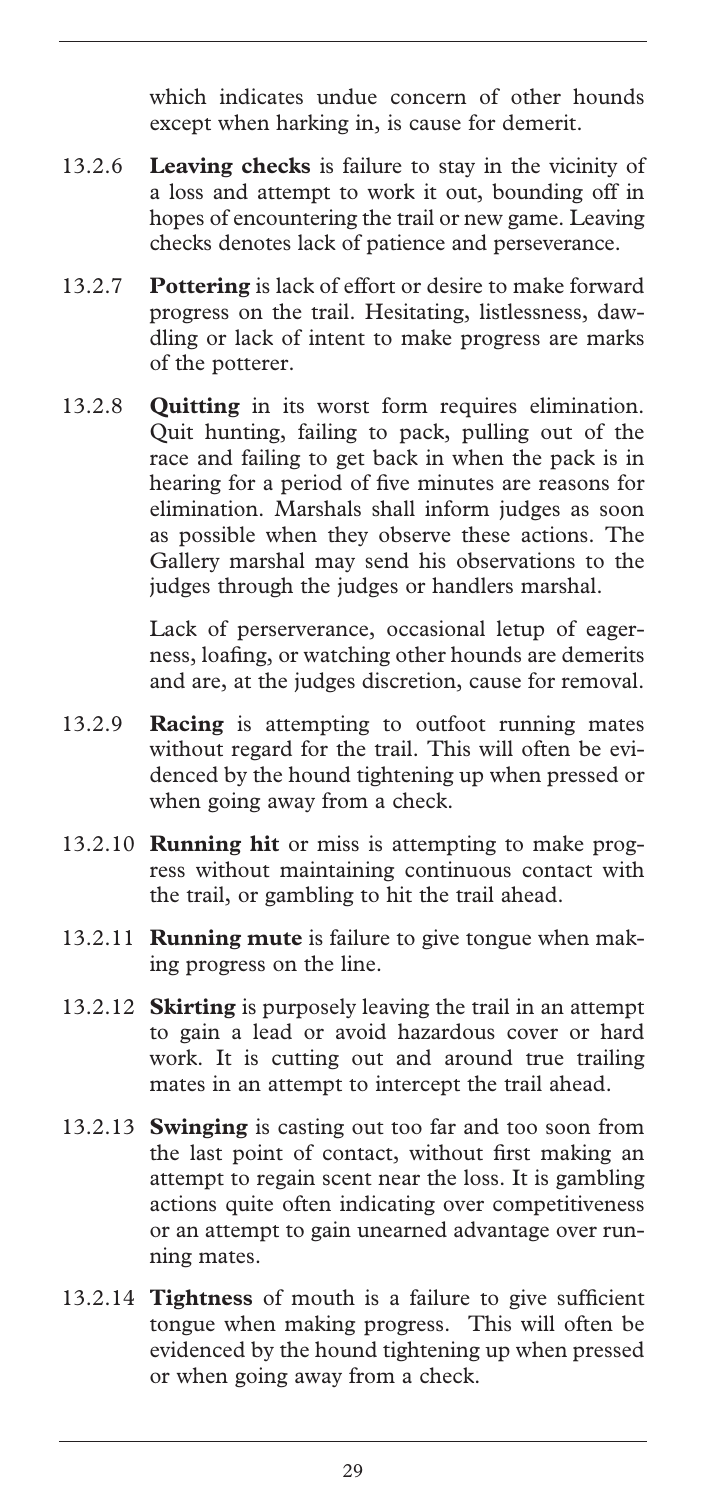## *14 FIELD TRIAL CHAMPION*

#### **14.1 Requirements**

- 14.1.1 A Beagle becomes a Field Trial Champion only when it is officially recorded by The Canadian Kennel Club and the requirements for such title as set forth below are satisfied:
	- (a) must be awarded at least 3 places in Canadian Kennel Club approved field trials held under these rules and regulations of which 2 places must be first place awards;
	- (b) dogs 33 cm (13") must earn at least 75 championship points in the manner set out in Section 14.2;
	- (c) bitches  $33 \text{ cm}$  (13") and  $38 \text{ cm}$  (15") and dogs 38 cm (15") must earn at least 75 championship points in the manner set out in Section 14.2;
	- (d) either a Canadian Kennel Club registration number or event registration number (E.R.N.) must be issued.
- 14.1.2 Only when the applicable aforementioned requirements have been met may a dog be recognized as a Field Trial Champion and the owner provided with a Field Trial Championship Certificate.

### **14.2 Championship Points**

- 14.2.1 Any dog placed first, second, third, fourth or fifth in CKC approved trials shall be awarded a number of Championship points which shall be determined by dividing the number of starters by the place awarded and dropping the fraction.
- 14.2.2 All championship points, places and wins awarded in any type of CKC approved Beagle Field Trial in either height classification shall accumulate toward the title Beagle Field Trial Champion.
- 14.2.3 Dogs placing in both height classes shall be required to meet the higher point standard of 75 but are not required to win in both classes, or obtain 2 first places in the higher standard class before becoming a Beagle Field Trial Champion.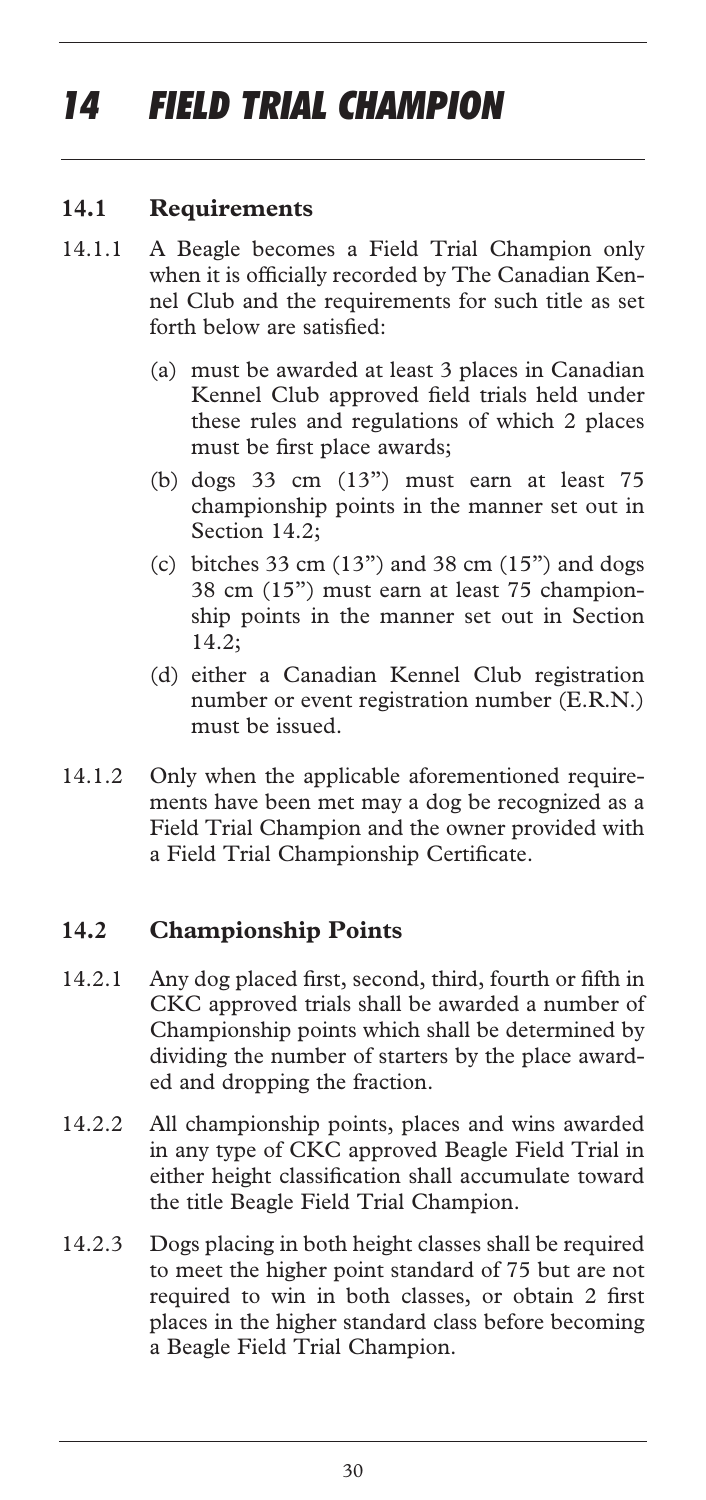## *15 UNSPORTSMANLIKE CONDUCT*

- 15.1 It shall be deemed unsportsmanlike conduct if a person during the running of or in connection with an event, abuses or harasses a judge, trial official or any other person present in any capacity at the event.
- 15.2 Any handler who displays unsportsmanlike conduct or who is seen to kick, strike or otherwise roughly manhandle a dog while on the grounds of a beagle field trial at any time during the holding of the event, may be expelled from the trial by the Beagle Field Trial Committee.
- 15.3 The judges shall also have the authority to expel a handler from a trial if they observe unsportsmanlike conduct on the part of the handler or see the handler kicking, striking or otherwise roughly mandhandling a dog while the event is in progress. It will be the duty of the judge to report promptly to the Beagle Field Trial Committee the expulsion of a handler.
- 15.4 The Beagle Field Trial Committee shall investigate, at once, any instance of alleged unsportsmanlike conduct on the part of the handler, or any report that a handler has been observed kicking, striking or otherwise roughly manhandling a dog. If the Beagle Field Trial Committee, after investigation, determines that a handler is in violation of this section, and that the incident, if proven, would constitute conduct prejudicial to the sport or the CKC, it shall exercise its authority in accordance with the Complaints section of these rules.
- 15.5 The trial secretary shall submit to the CKC a complete report of any hearing action taken under this section within 21 days.

### *16 PROTESTS*

16.1 A protest against a dog may be made by an exhibitor/ handler, any member of the CKC, or a member of the club or association holding the field trial. It must be in writing, on a form provided by the CKC (or facsimile thereof), and be lodged with the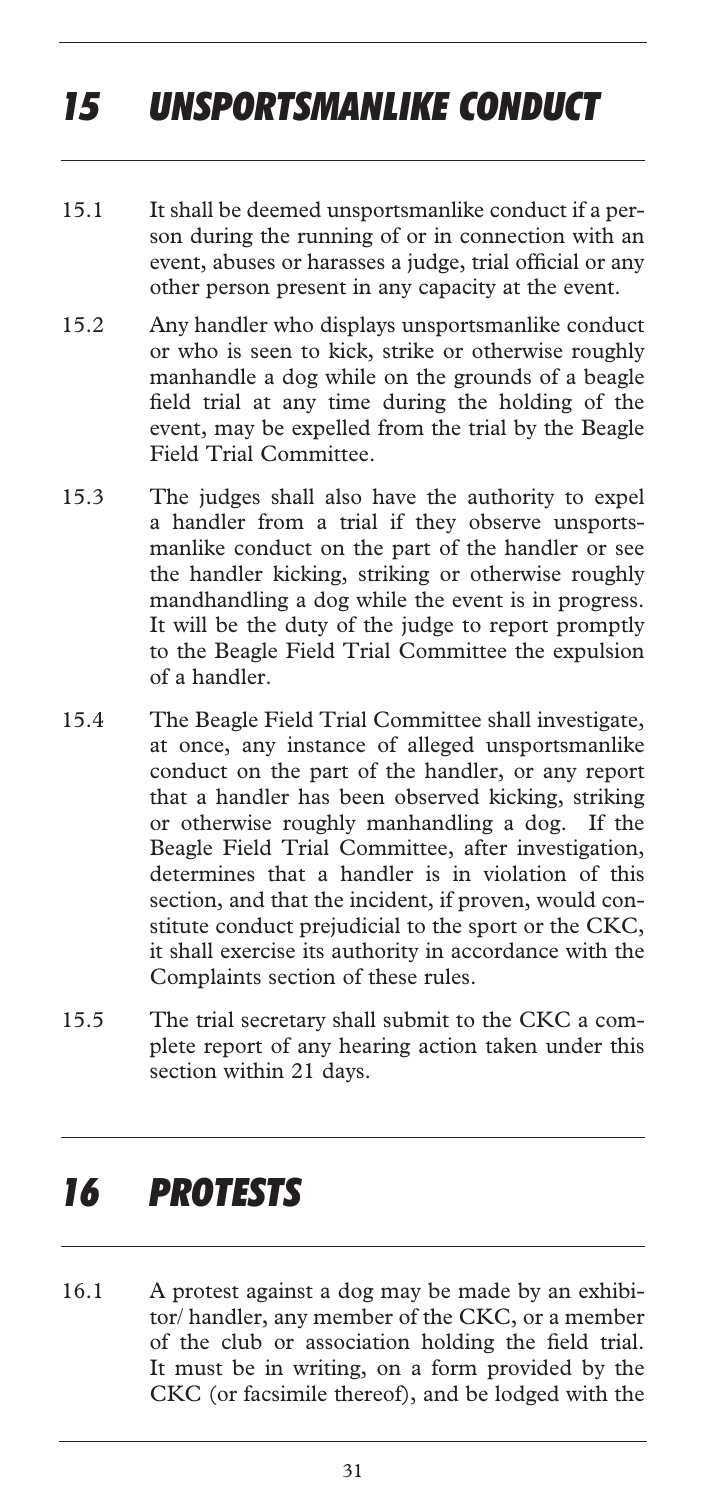Superinten- dent or Field Trial Committee Chair before the closing of the field trial. A hearing shall be held prior to the departure of all parties. No protest will be entertained unless accompanied by a deposit. This deposit will be returned if the protest is sustained. If the protest is not sustained, the deposit will be forwarded to the CKC with the Field Trial Committee's report.

- 16.2 Where the Field Trial Committee consists of more than 5 persons, the Superintendent or Field Trial Committee Chair of the trial-giving club shall name 5 members of the Field Trial Committee to act on any protest received by the trial-giving club.
- 16.3 Written copies of all decisions on protests must be forwarded immediately to the Discipline Committee of the CKC. The Discipline Committee may take such action as it deems fit in connection with such protest, provided no appeal is submitted to the CKC within 10 days of the date on which the decision of the Field Trial Committee was rendered. Such action may include barring the dog from future CKC approved events, imposition of an administrative fee, and/or cancellation of awards. The fact that the Field Trial Committee did not sustain a protest in no way inhibits the right of the Discipline Committee to take such action as it deems advisable.
- 16.4 An appeal to the Discipline Committee of the CKC from a decision of the Field Trial Committee where a dog has been protested must be forwarded to the CKC within 10 days of the date on which the decision was rendered, together with a deposit.
- 16.5 If a trial-giving club fails to hear a protest as prescribed above, or in the opinion of the Discipline Committee improperly handles a protest, the Discipline Committee shall have the authority to take such action as it deems fit and necessary, and it may at the same time take disciplinary action against the officials of the trial-giving club concerned.

## *17 COMPLAINTS*

17.1 A complaint against a person regarding a violation of the rules and regulations related to beagle field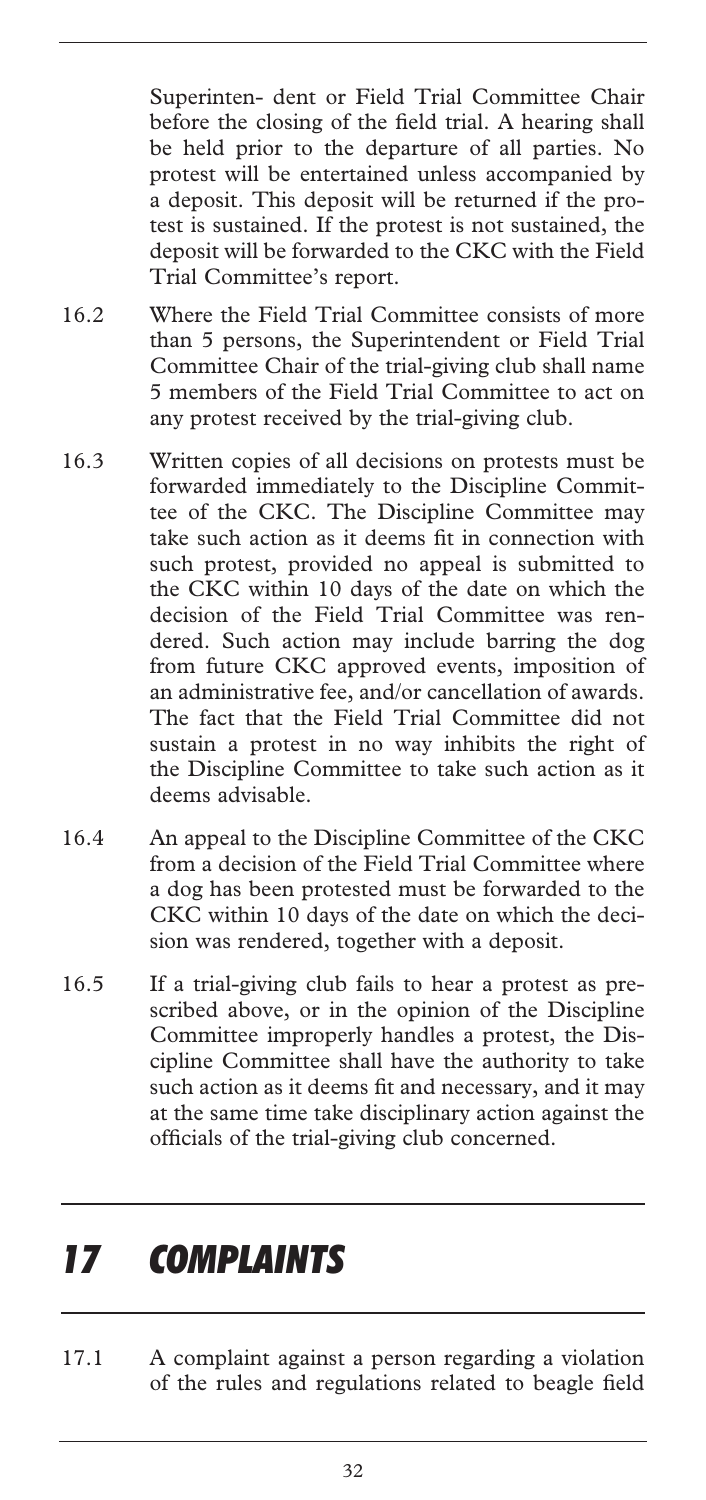trials must be in writing, on a form issued by the CKC (or facsimile thereof), and must be accompanied by a deposit. A deposit is not required on a complaint alleging that a judge officiating at a Beagle field trial held under these rules and regulations has been subject to indignities of any kind during the progress of the trial.

- 17.2 A complaint should be lodged with the Field Trial Committee Chair of the trial-giving club no later than 15 minutes after the completion of judging of the trial, or should the complainant choose to do so, a complaint may be submitted directly to the CKC within 10 days of the trial. All such complaints shall constitute complaints under the CKC By-laws and the provisions of same shall apply.
- 17.3 Any complaint against the club holding the trial or any of its officials must be submitted directly to the CKC within 10 days of the trial. All such complaints shall constitute complaints under the CKC By-laws and the provisions of same shall apply.
- 17.4 A complaint shall be restricted to any of the following:
	- (a) an act of omission or commission on which is based an allegation of a violation of the Beagle Field Trial Rules and Regulations;
	- (b) any act on which an allegation of misconduct is based;
	- (c) the alleged failure of an officiating judge to excuse or remove from competition a dog for which a provision for excusing or removal from competition appears in these rules and regulations.
- 17.5 Where the Field Trial Committee consists of more than 5 persons, the Superintendent or Field Trial Committee Chair shall name 5 members to form a Field Trial Committee to act on complaints received by the trial-giving club.
- 17.6 When a complaint is received against a judge by the trial-giving club, the club will hold a hearing while all parties are still in attendance. The report and all statements given by all parties will be forwarded to the Discipline Committee along with the deposit from the complainant. The Field Trial Committee will not render a decision but will collect all pertinent information.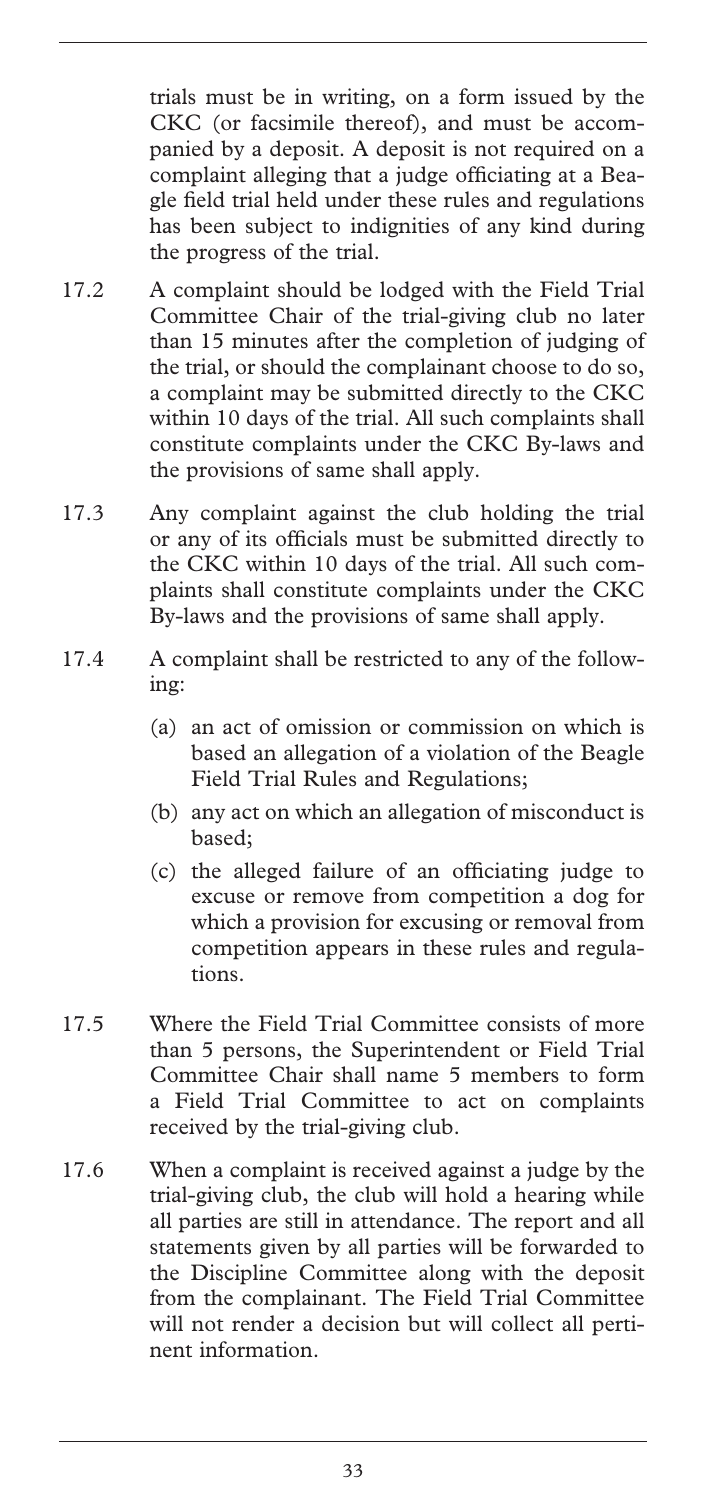- 17.7 Upon receipt of a complaint the Field Trial Committee of the trial-giving club shall conduct an investigation as soon as possible thereafter, but in any event, within 14 days of receipt, conduct a hearing in accordance with procedures set out in the Procedure for Conducting a Field Trial Committee hearing as provided in these regulations.
- 17.8 The Field Trial Committee shall promptly forward the complaint, the deposit and a record of the hearing together with its recommendation on the disposition of the complaint to the CKC. Copies of the record of the hearing and the Committee's recommendation will be forwarded to the parties concerned at the same time.
- 17.9 Notwithstanding any contrary provisions in these rules and regulations, the procedure specified herein for dealing with complaints shall govern.
- 17.10 Disciplinary action will be taken against any official and the trial-giving club of which he is an official when it is established to the satisfaction of the CKC that an attempt was made to discourage the submission of a complaint.
- 17.11 Disciplinary action will be taken against a trial-giving club which fails to properly deal with complaints as provided in these rules and regulations.

### *18 DISCIPLINE*

- 18.1 The Discipline Committee may take disciplinary action against any club, person, partnership, company or organization for any act of omission or commission, which violates any section or sections of the rules and regulations for CKC field trials. Such action will be taken as provided for in the By-laws of the CKC.
- 18.2 Any person who abuses a dog on the grounds or premises of a trial, or who otherwise conducts himself in a manner considered prejudicial to the best interest of the field trial, is subject to disciplinary action by the Discipline Committee.
- 18.3 Any club, member, person, partnership, company or organisation availing themselves of the privilege of participating in any capacity or manner what-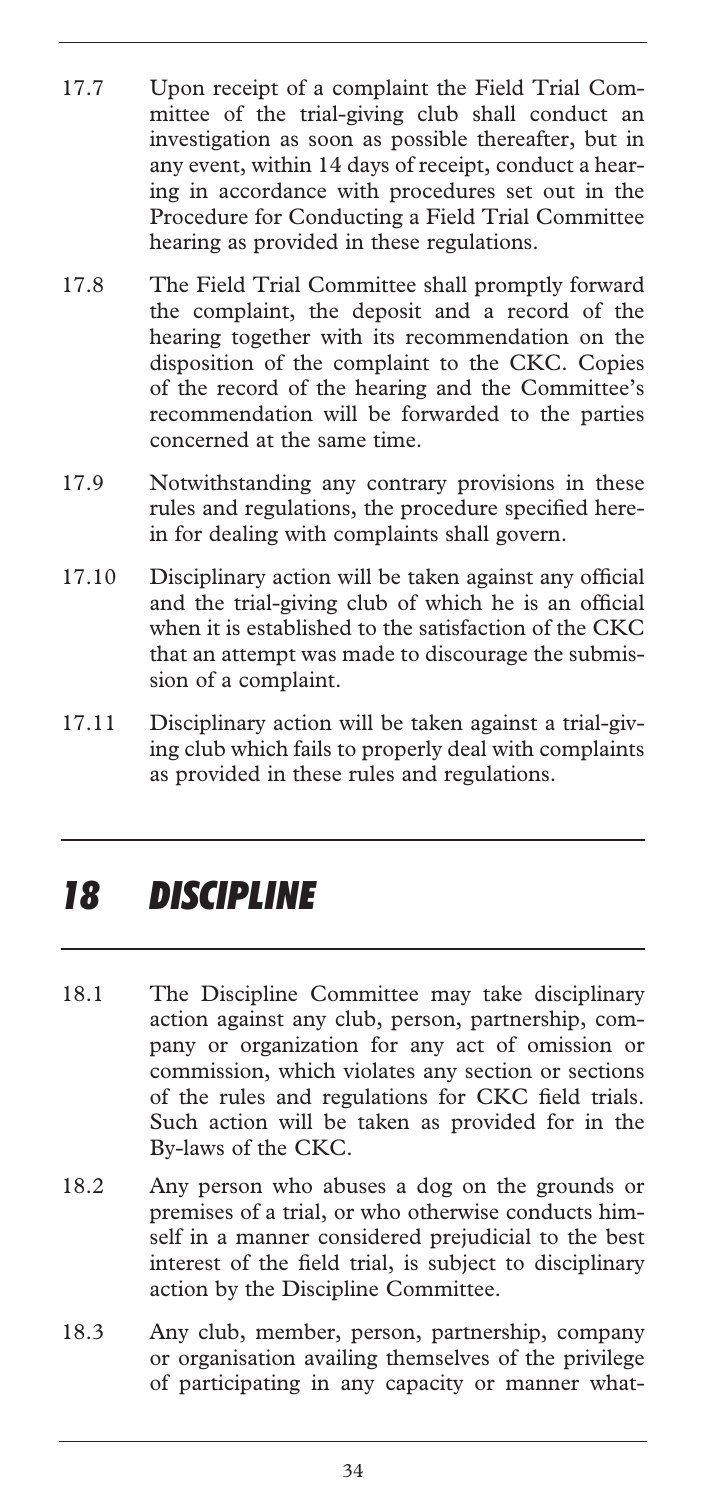soever at a field trial shall, by such participation, be deemed to have agreed to the authority of the CKC and its Board as conferred on the CKC by its By-laws and all other rules and regulations adopted by the CKC.

- 18.4 At its discretion and subject to the appeal process, the Discipline Committee may cancel any or all qualifying scores earned by a dog owned by a person debarred, deprived, suspended or expelled of all privileges of the CKC when such wins were earned following the date on which such act occurred that resulted in disciplinary action.
- 18.5 The administration to a dog competing at a field trial of a drug or any substance in any form, which alters the nervous system by stimulation, sedation or tranquillization shall be considered as misleading the judge and will be considered misconduct. The person or persons responsible will be subject to disciplinary action in accordance with this section.
- 18.6 Any person who does anything calculated to attract, distract or otherwise interfere in any way with the attention, deportment, or performance of a dog under judgement, may be disciplined by the Discipline Committee in whatever way it considers to be in the best interest of the club, or the judge may take summary action.
- 18.7 It shall be the duty and obligation of the trial-giving club to see that a judge, club official, ring steward, volunteer, or competitor at a field trial held under these regulations, is not subject to indignities of any kind. The Field Trial Committee Chair shall promptly report to the CKC any infringement of this regulation, and the CKC shall have the authority to take such action as it deems fit on receipt of a report indicating that this has occurred. A copy of this regulation shall be prominently placed in every premium list and catalogue.

### *19 PROCEDURE FOR CONDUCTING A FIELD TRIAL COMMITTEE HEARING*

19.1 It is essential that the defendant be given the opportunity to be present during the whole hearing and to testify and present his own witnesses. If a defendant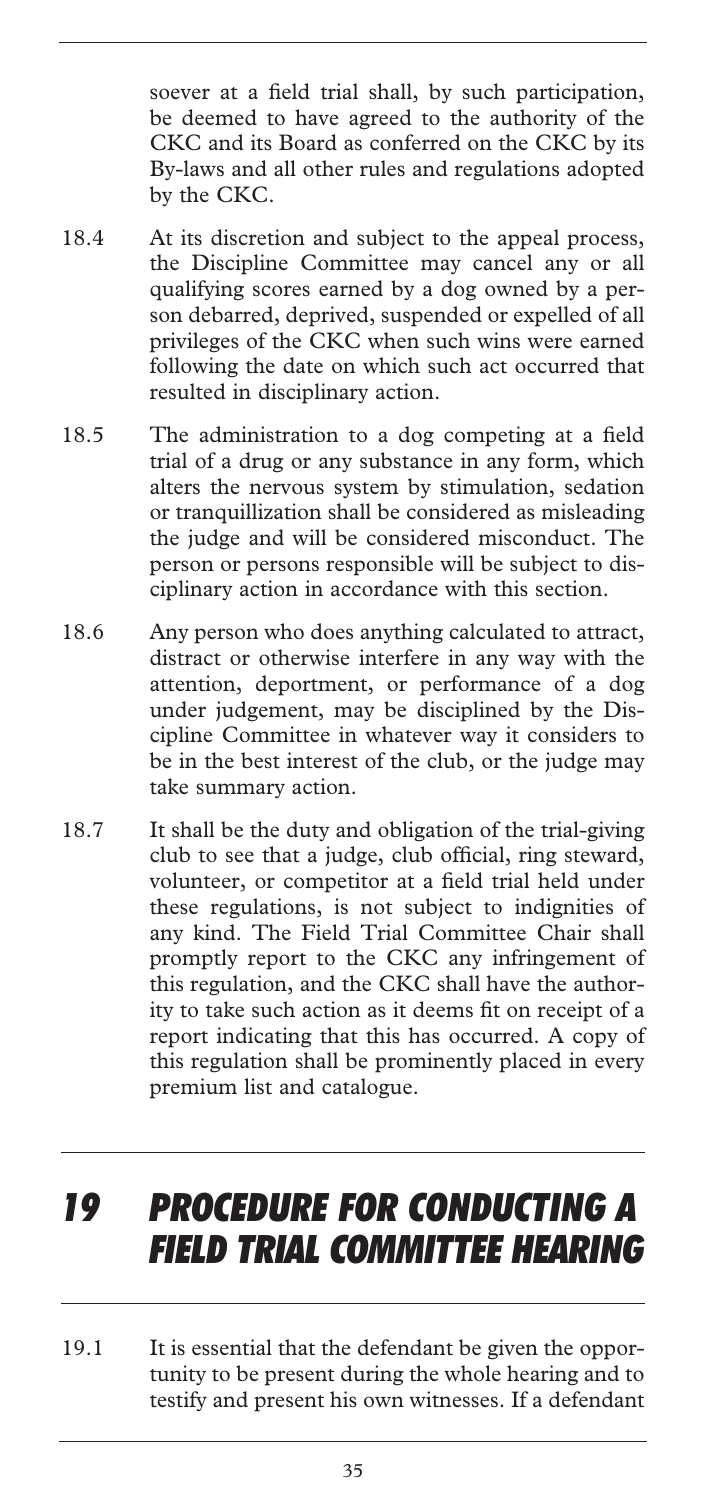refuses to attend or defend himself, the hearing may proceed without him. In notifying the defendant of the hearing, it is essential that he be informed specifically of the nature of the charges against him and that a record of such notice be made.

- 19.2 The complainant must also be informed of the hearing and allowed to be present throughout the whole hearing.
- 19.3 Both the complainant and defendant should be informed that they may be represented by legal counsel or an agent at the hearing if they choose but this is not necessary.
- 19.4 The chair is to call the meeting to order and then announce: "We are proceeding by reason of our appointment to the Field Trial Committee by (name of trial-giving club)."
- 19.5 The chair shall identify all persons present and the reason for their presence (i.e. complainant, defendant, and witness) and then ask the witnesses to withdraw until required to give evidence. After giving evidence a witness may be excused.
- 19.6 The complaint is to be read except that if the complainant and defendant agree, it may be necessary to relate only the substance of the complaint as set out on the Official Complaint form.
- 19.7 The chair is to ask the defendant whether he wishes to admit or deny the complaint as it has been read or stated.
- 19.8 The complainant is to give evidence on the complaint. He may then be questioned by the defendant. At the chair's invitation, any member of the Committee may question the complainant. If the complainant has brought witnesses, such witnesses may then give evidence individually. Each witness may be questioned by the defendant or any member of the Committee. Each witness is to leave the hearing after evidence has been given.
- 19.9 Upon completion of the evidence given by the complainant and any witness appearing on his behalf, the defendant may then give evidence and may then be questioned by the complainant or any member of the Committee. If the defendant has brought witnesses, such witnesses may then give evidence individually. Each witness may be questioned by the complainant or any member of the Committee.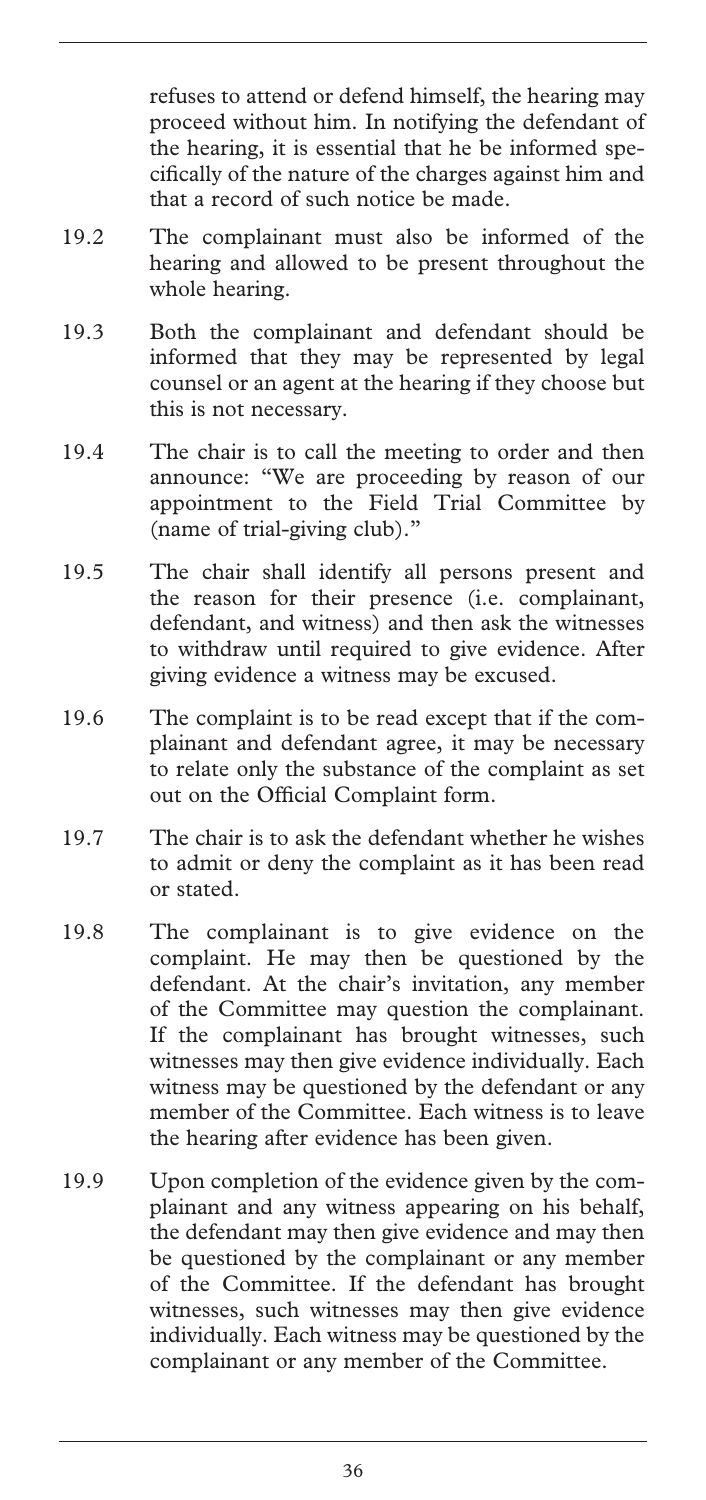- 19.10 The complainant may then have the opportunity of summing up the complaint and the evidence presented in support thereof. The defendant shall have the opportunity of summing up his defence and any evidence presented in support of his defence.
- 19.11 The Chair shall announce that the Committee will be submitting a report on the hearing together with its recommendation on the disposition of the complaint to the Discipline Committee of the CKC and the parties concerned. All but the Committee members shall be dismissed so that the matter may be considered.

### *20 PARTICIPATION*

- 20.1 The participation in any manner or in any capacity at a competitive event held under these rules shall be considered a privilege accorded to any person by the CKC and such privilege may be extended and withdrawn by the Discipline Committee.
- 20.2 Any person availing himself of the privilege of participating in any manner, shape or form and in any capacity, including that of a spectator at a competitive event held under these rules shall, by such participation, be deemed to have agreed to the authority of the CKC and its Board.
- 20.3 No person who has been expelled, deprived of privileges, suspended or debarred by the CKC may enter a dog, compete, exhibit, judge, act as agent or handler for any competitor, take a dog into any competition or be connected in any capacity with competitive events held under these rules.
- 20.4 A club holding a field trial under these rules shall not engage in any capacity a person who is under suspension or expulsion, debarred or deprived of privileges by the CKC.
- 20.5 Any person who has lost the right to participate in events in their country of residence shall not, while such a loss of privilege is in effect, participate in any CKC approved event. Any wins by a dog that is exhibited or handled by such individual shall automatically be cancelled.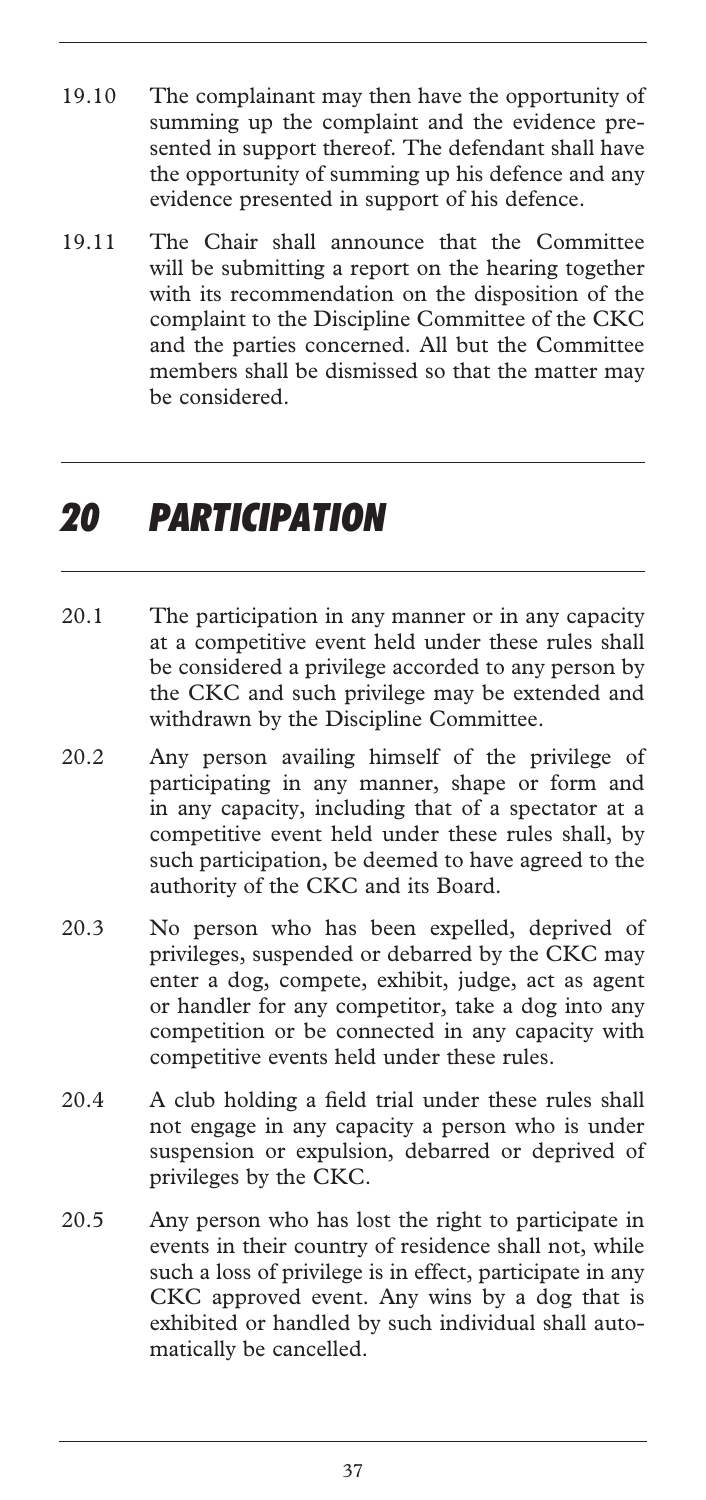## *21 NO LIABILITY*

21.1 The CKC shall not be responsible to any member, person, partnership, club or corporation for any loss, damage or injury arising at or by reason of any field trial held under any rules adopted by the CKC.

### *22 AMENDMENTS*

- 22.1 These rules are subject to amendment by the Board.
- 22.2 Amendments to these rules may also be proposed by a person, association, club, representative group or body by presenting such proposal to the Board for its consideration. In such circumstances, the Board will forward the proposal to the Beagle Field Trial Council for its consideration and input, prior to the Board making its final decision.
- 22.3 Any amendment to these rules shall be approved by a simple majority vote of the Board.
- 22.4 The Board shall set the effective date of any approved amendment.
- 22.5 The Board, at its sole discretion, may choose to perform a non-binding poll of the membership to attain general input prior to making a final decision on any proposed amendment to these rules.
- 22.6 Upon the Board making its final decision with respect to any amendment to these rules, the membership shall be advised by placing a notice in the Official Section as soon thereafter as is reasonably possible.